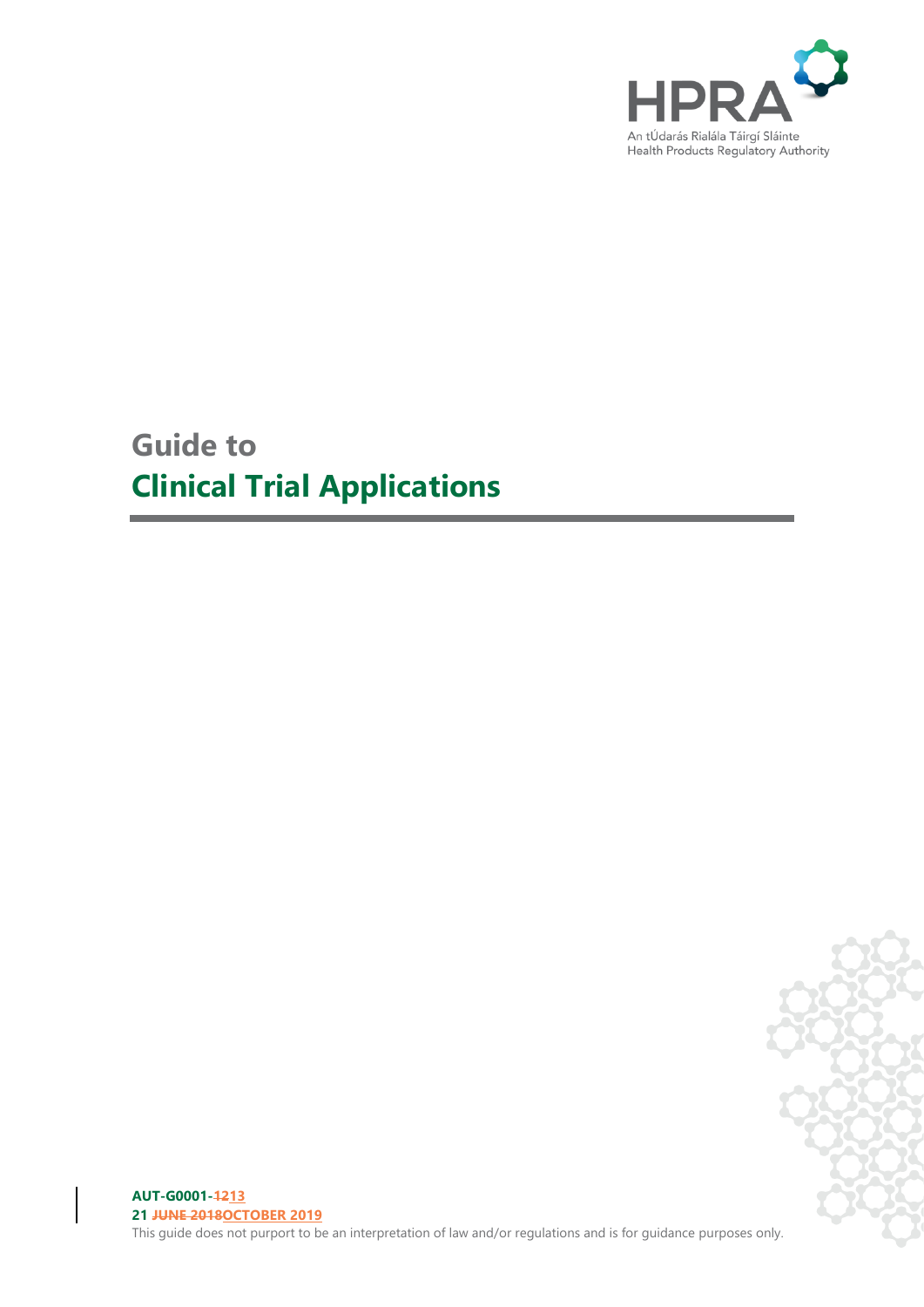## **CONTENTS**

 $\overline{\phantom{a}}$ 

|           | ABBREVIATIONS ABBREVIATIONS                                                                                                     | -4        |
|-----------|---------------------------------------------------------------------------------------------------------------------------------|-----------|
|           | 1 <del>.COPE</del> -5                                                                                                           |           |
|           | 2 <b>INTRODUCTION</b>                                                                                                           | -5        |
|           | 3 REQUIREMENT FOR AUTHORISATION BY THE HPRA                                                                                     | -6        |
|           | 4 APPLICATIONS FOR CLINICAL TRIAL AUTHORISATION 6                                                                               |           |
|           | 5 AMENDMENTS AND URGENT SAFETY MEASURES <b>And Construct Construct Construct</b> 13                                             |           |
|           | 6 END OF TRIAL DECLARATIONS <b>CONTRACTED</b> 16                                                                                |           |
|           |                                                                                                                                 |           |
|           | 8 SUSPENSION OR REVOCATION OF A TRIAL CONTRACT CONTROL 20                                                                       |           |
|           | 9 APPEALS/REPRESENTATIONS 20                                                                                                    |           |
|           | 10 CLINICAL TRIAL SUMMARY (END OF TRIAL) REPORT 21                                                                              |           |
|           | 11-ARCHIVING AND ARCHIVING                                                                                                      | $-21$     |
|           | 12 GCP INSPECTIONS 22                                                                                                           |           |
|           | 13 MANUFACTURING AUTHORISATIONS <b>CONTRACT AND THE CONTRACT OF A SET A</b> 25                                                  |           |
|           | 14 ENFORCEMENT 25                                                                                                               |           |
|           | APPENDIX 1 FEES AND ADDRESSES FOR THE APPLICATION <b>APPENDIX 1 FEES AND ADDRESSES FOR THE APPLICATION</b>                      |           |
|           | APPENDIX 2 WEBSITES REFERENCED IN THIS GUIDELINE CONTROLLERY CONTROLLERY 29                                                     |           |
|           | APPENDIX 3 LIST OF DOCUMENTS FOR SUBMISSION CONTINUES AND THE 231                                                               |           |
|           |                                                                                                                                 | 4         |
|           | 1 SCOPE 200<br>and the control of the control of the control of the control of the control of the control of the control of the | 5         |
|           | INTRODU <u>CTION</u> And the second contract of the second contract of the second contract of the second contract of the        | 5         |
|           | 3 REQUIREMENT FOR AUTHORISATION BY THE HPRA                                                                                     | 6         |
|           | APPLICATIONS FOR CLINICAL TRIAL AUTHORISATION                                                                                   | 6         |
|           | 5 AMENDMENTS AND URGENT SAFETY MEASURES                                                                                         | $\sim$ 13 |
|           | 6 END OF TRIAL DECLARATIONS                                                                                                     | 16        |
| 7         | NOTIFICATION OF ADVERSE REACTIONS/EVENTS                                                                                        | 16        |
| 8         | SUSPENSION OR REVOCATION OF A TRIAL THE SUSPENSION OR REVOCATION OF A TRIAL                                                     | 20        |
| 9         | <b>APPEALS/ REPRESENTATIONS</b>                                                                                                 | 20        |
| <u>10</u> | CLINICAL TRIAL SUMMARY (END OF TRIAL) REPORT                                                                                    | 21        |
| 11        | <b>ARCHIVING</b>                                                                                                                | <u>19</u> |
| 12        | <b>GCP INSPECTIONS</b>                                                                                                          | 22        |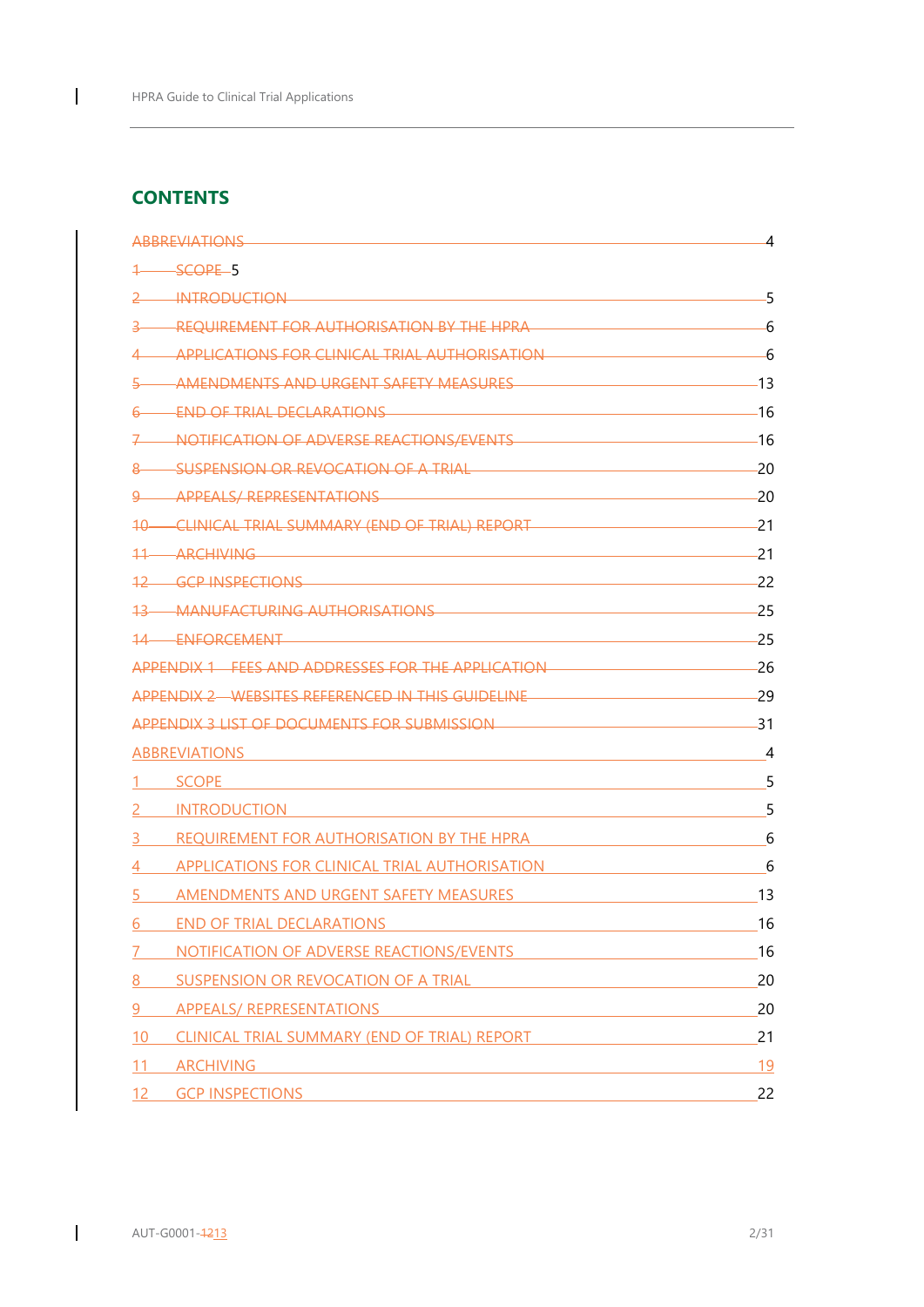$\overline{\phantom{a}}$ 

| MANUFACTURING AUTHORISATIONS<br>-13               | 25 |
|---------------------------------------------------|----|
| ENFORCEMENT<br>-14                                | 25 |
| APPENDIX 1 FEES AND ADDRESSES FOR THE APPLICATION | 26 |
| APPENDIX 2 WEBSITES REFERENCED IN THIS GUIDELINE  | 29 |
| APPENDIX 3 LIST OF DOCUMENTS FOR SUBMISSION       |    |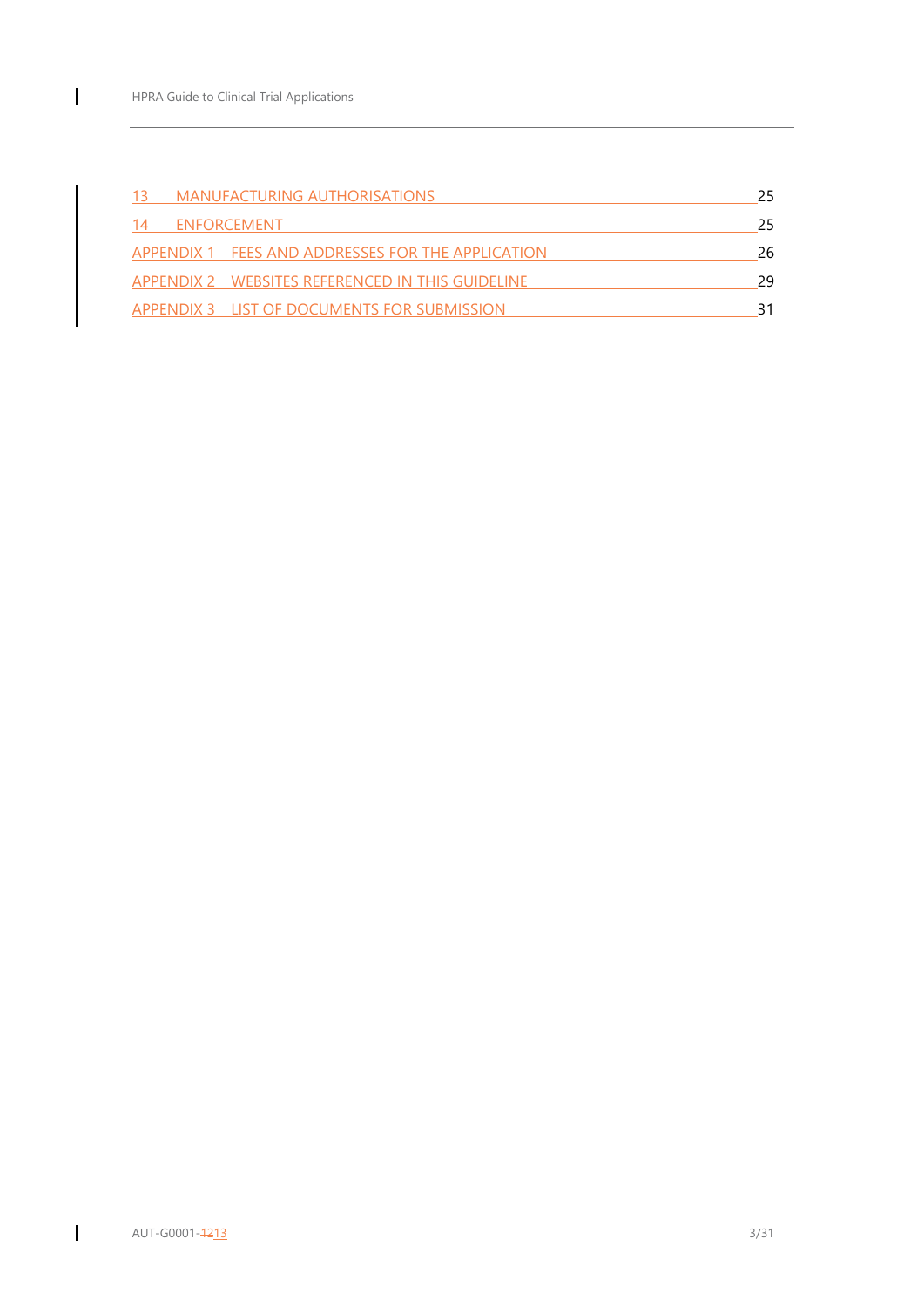## <span id="page-3-0"></span>**ABBREVIATIONS**

 $\overline{\phantom{a}}$ 

| <b>CESP</b>   | Common European Submission Portal                                                                                        |
|---------------|--------------------------------------------------------------------------------------------------------------------------|
| <b>CHMP</b>   | Committee for Medicinal Products for Human Use                                                                           |
| <b>CTFG</b>   | <b>Clinical Trial Facilitation Group</b>                                                                                 |
| <b>DSUR</b>   | Development safety update report                                                                                         |
| EDI           | Electronic data interchange                                                                                              |
| EEA           | European Economic Area (EU and Norway, Iceland and Liechtenstein)                                                        |
| <b>EMA</b>    | European Medicines Agency                                                                                                |
| EPA           | <b>Environmental Protection Agency</b>                                                                                   |
| EU            | European Union                                                                                                           |
| <b>EVCTM</b>  | Clinical trials module of the EudraVigilance database                                                                    |
| <b>GCP</b>    | Good clinical practice                                                                                                   |
| <b>GMP</b>    | Good manufacturing practice                                                                                              |
| <b>HMA</b>    | <b>Heads of Medicines Agencies</b>                                                                                       |
| <b>HPRA</b>   | Health Products Regulatory Authority                                                                                     |
| <b>ICH</b>    | International Conference on Harmonisation of Technical Requirements for<br>Registration of Pharmaceuticals for Human Use |
| <b>ICSR</b>   | Individual case safety report                                                                                            |
| <b>IMP</b>    | Investigational medicinal product                                                                                        |
| <b>IMPD</b>   | Investigational medicinal product dossier                                                                                |
| <b>MPR</b>    | Medicinal product report                                                                                                 |
| <b>NIMP</b>   | Non-investigational medicinal product dossier                                                                            |
| PT            | Preferred term                                                                                                           |
| <b>RSI</b>    | Reference safety information                                                                                             |
| SAE           | Serious adverse event                                                                                                    |
| <b>SAR</b>    | Serious adverse reaction                                                                                                 |
| SI            | Statutory Instrument                                                                                                     |
| SmPC          | Summary of product characteristics                                                                                       |
| <b>SUSARs</b> | Suspected unexpected serious adverse reactions                                                                           |
| <b>VHP</b>    | <b>Voluntary Harmonisation Procedure</b>                                                                                 |
| XML           | Extensible Markup Language (a text-based format to share data)                                                           |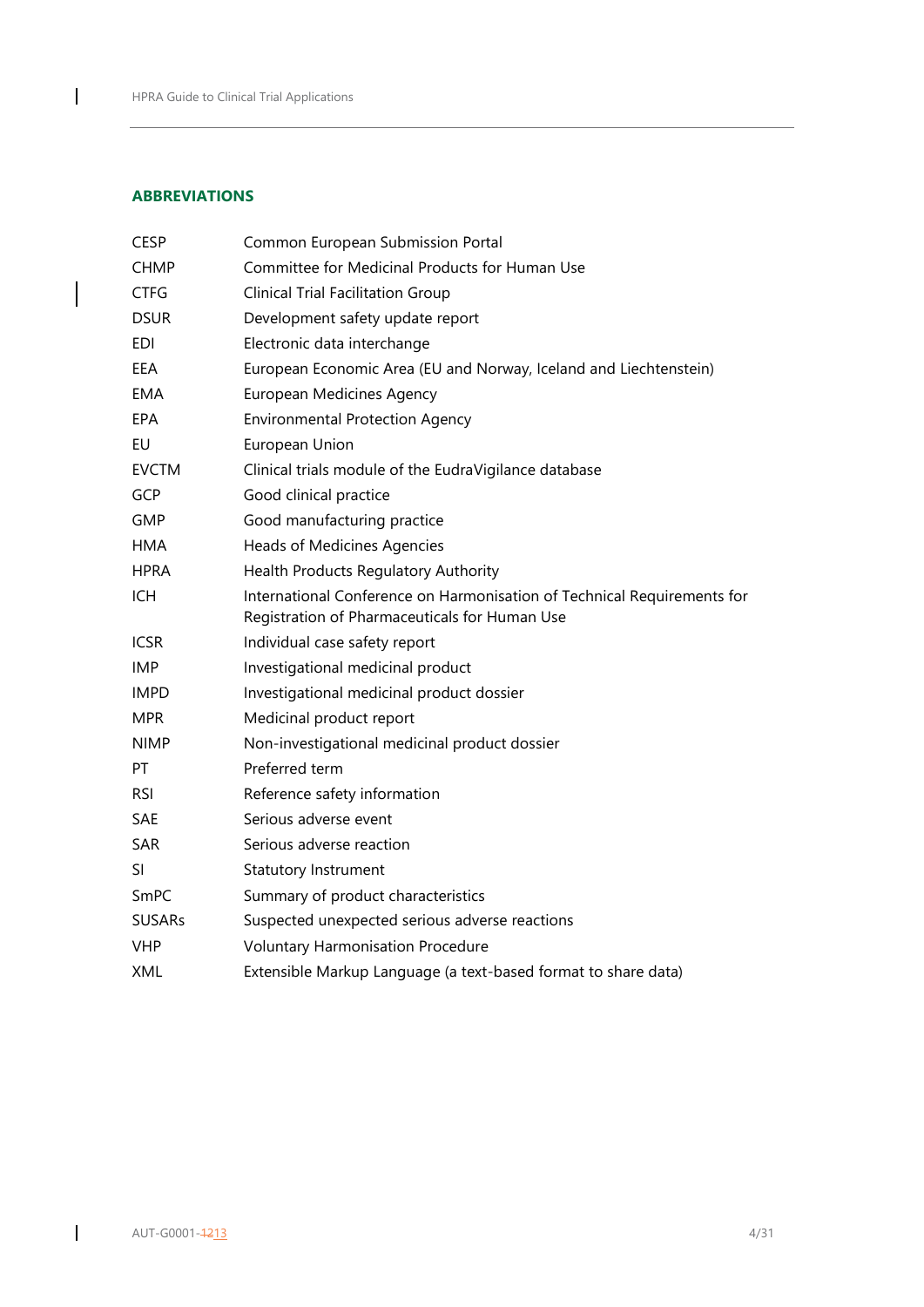## <span id="page-4-0"></span>**1 SCOPE**

This guide covers applications for clinical trials as defined in the European Communities (Clinical Trials on Medicinal Products for Human Use) Regulations, 2004, SI No 190 of 2004.

Clinical trials which are outside the scope of the Regulations and, therefore, of this guide include:

- Non-interventional trials which are not subject to legislative control when they meet the definition in Regulation 4 of the Regulations.
- Clinical trials involving only medical devices, food supplements, or other non-medicinal therapies (such as surgical interventions). For medical devices, please see the guideline on clinical investigations on the HPRA website.

## <span id="page-4-1"></span>**2 INTRODUCTION**

This document is intended to give guidance to applicants in making applications for clinical trials on medicinal products for human use to the Health Products Regulatory Authority (HPRA) as competent authority for these Regulations. Guidance on applications to ethics committees is available on the website of the Department of Health. Information on clinical trials using medicinal products containing genetically-modified organisms is available from the Environmental Protection Agency (see 'GMO Part B Deliberate Release'). (Note that all websites referenced in this document are listed in Appendix  $2, \underline{?}$ .

Clinical trials in Ireland are governed by the European Communities (Clinical Trials on Medicinal Products for Human Use) Regulations, 2004, SI No 190 of 2004 and amendments. The Regulations transposed into Irish law the provision of Council Directive 2001/20/EC on the approximation of the laws, regulations and administrative provisions of the Member States relating to the implementation of good clinical practice in the conduct of clinical trials on medicinal products for human use. The Control of Clinical Trials Acts 1987 – 1990 for clinical trials using medicinal products are superseded by these Regulations.

The definition of a clinical trial in the Regulations covers studies on clinical, pharmacological, pharmacodynamic or pharmacokinetic effects or studies to identify adverse reactions to investigational medicinal products, i.e. Phase I to Phase IV studies. Further guidance on the definition of a clinical trial is available in Eudralex, Volume 10, 'Guidance Documents Applying to Clinical Trials, Questions and Answers' available on the website of the European Commission. In particular, the decision tree provided in answer to question 1.1 in the guidance is useful.

Investigational medicinal products include placebo products and both authorised and unauthorised medicines with any type of active substance, including herbal and homeopathic products. Authorised products may be used in accordance with the terms of the marketing authorisation or used in a different way, e.g. at a higher dose, for a new indication or when packaged in a different container.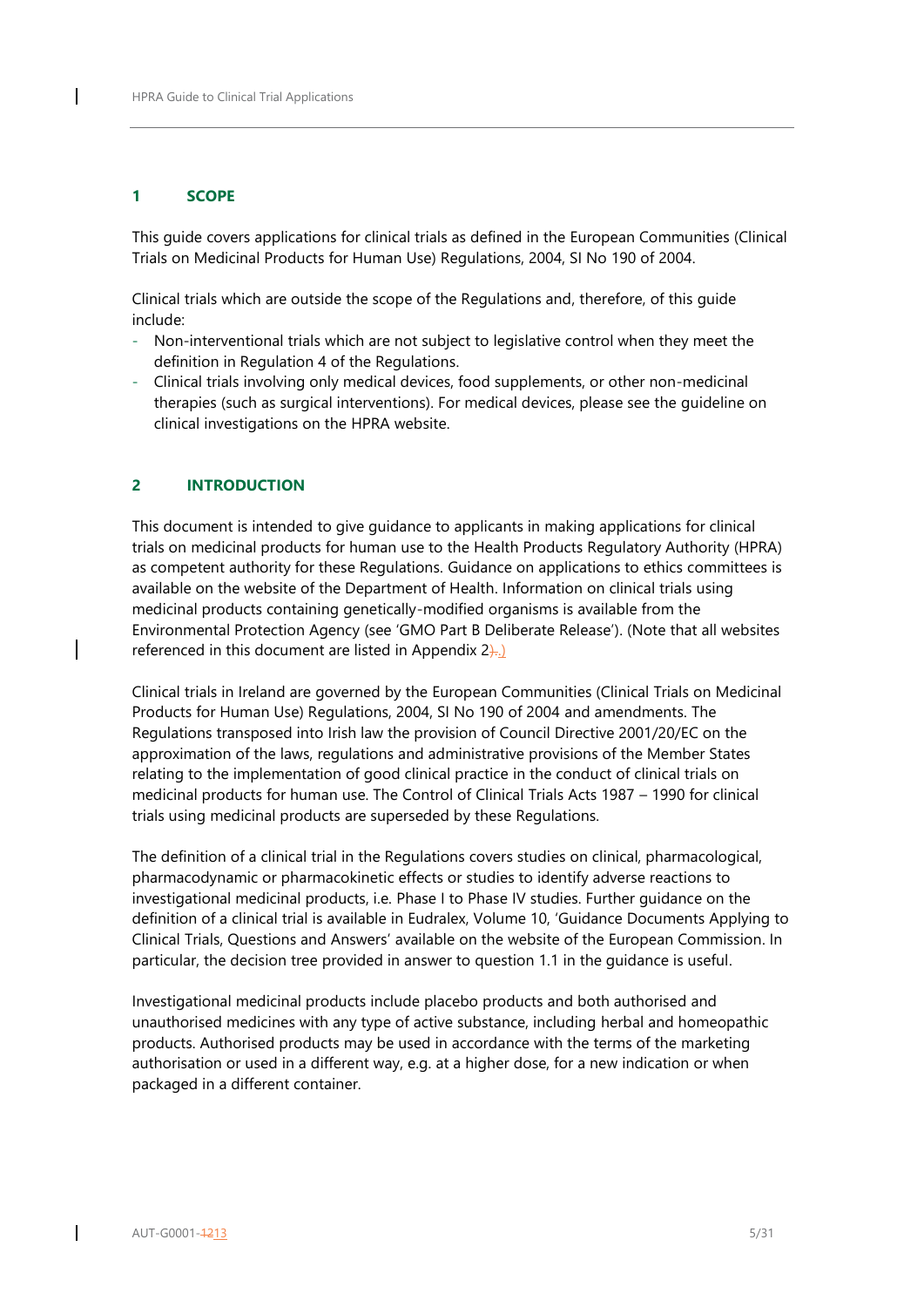For additional guidance on making an application for clinical trials and on adverse reaction reporting, applicants should also consult the EU guidelines which are available from the EudraCT website or the website of the European Commission.

Applicants should note that the assessment of a clinical trial application and the assessment of any subsequent application for marketing authorisation for the same medicinal product are two separate assessments. The approval of a clinical trial does not determine the acceptability or otherwise of the marketing authorisation application.

## <span id="page-5-0"></span>**3 REQUIREMENT FOR AUTHORISATION BY THE HPRA**

According to Regulation 10 of the Regulations, a trial may only be started or conducted in Ireland if:

- the ethics committee has issued a favourable opinion;
- the HPRA has granted an authorisation;
- the sponsor, or legal representative of the sponsor, is established within the European Economic Area.

## <span id="page-5-1"></span>**4 APPLICATIONS FOR CLINICAL TRIAL AUTHORISATION**

Applications for clinical trial authorisation should be made by the trial sponsor or a legal representative acting on behalf of the sponsor. Applications should comply with the European Commission's guideline, 'Detailed guidance on the request to the competent authorities for authorisation of a clinical trial on a medicinal product for human use, the notification of substantial amendments and the declaration of the end of the trial (CT-1)' in Chapter 1 of Volume 10 of EudraLex.

## **4.1 The application**

Before an application can be submitted to the HPRA, sponsors must obtain a EudraCT number by logging onto the EudraCT website and following the instructions to obtain a security code and to apply for the EudraCT number. This number, and the e-mailemail confirmation of the number, must be included with the application. Applications that do not comply with these requirements will not be validated.

The sponsor should then use this unique EudraCT number to create a EudraCT application form and should ensure that the data provided in the EudraCT application form and the XML file are identical and consistent with the protocol.

The submission of the form for 'Additional National Requirements for a Clinical Trial Authorisation' is no longer obligatory. In its place, the HPRA has developed a list of documents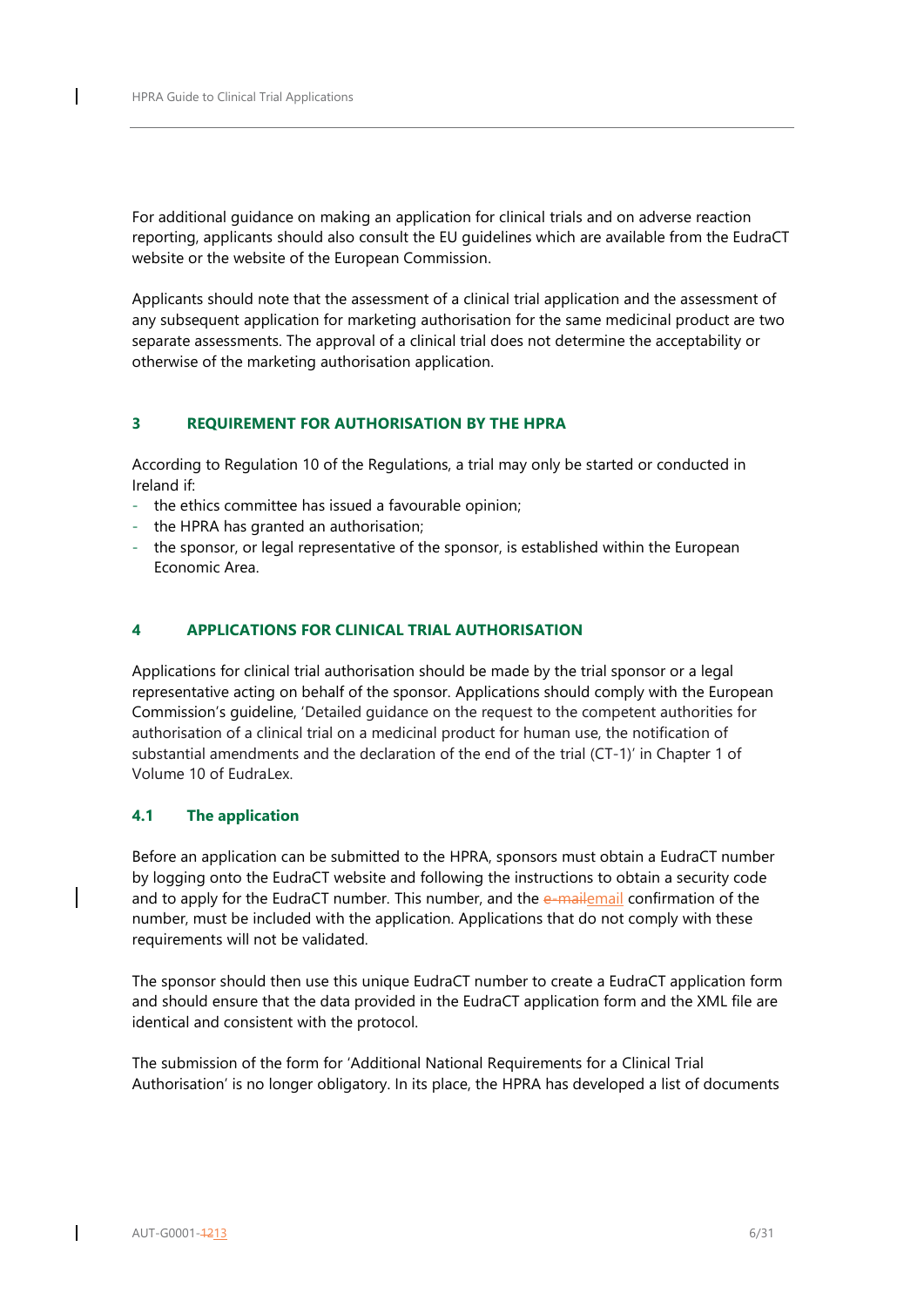for submission (see Appendix 3) which can be used to facilitate preparation of a new clinical trial application.

The application and all documents must be in the English language.

Applications to the HPRA are made by the sponsor or, if they are not established in the EEA, their legal representative who is established in the Community, or an applicant authorised by the sponsor to make the application.

## **4.2 Sponsors and investigators**

#### **Sponsors**

As defined in Regulation 4 the 'sponsor' is the person who takes responsibility for the initiation, management and/or financing of a clinical trial. The sponsor does not need to be located in an EU Member State but must have a legal representative in the EEA. The investigator and the sponsor may be the same person.

The sponsor may delegate any or all of his trial-related duties and functions to another person/organisation. Any duties or functions that are delegated to a third party must be documented and specified in writing in the application form. The sponsor remains ultimately responsible for ensuring that the conduct of the trial and the data generated complies with relevant Council Directives including 2001/20/EC, 2005/28/EC, 2001/83/EC and the Irish Regulations.

For non-commercial multi-centre clinical trials, it is possible to have a local sponsor in addition to an international sponsor. See Section 4.3 for further information relevant to non-commercial (academic) sponsors.

#### Investigators

The relevant ethics committee is responsible for determining the suitability of an investigator and the quality of the facilities at the clinical trial site.

## **4.3 Advice for non-commercial (academic) sponsors**

Undertaking the role of sponsor of a clinical trial for the first time can be challenging for those in academia and non-commercial organisations. Deciding to assume the responsibility of the role is a significant decision as it entails many legal obligations, for example, safety reporting. Prior to taking that decision, the investigator or organisation needs to consider the resources and infrastructure necessary, and ensure systems and procedures are established that enable the role of sponsor to be fulfilled in a compliant manner.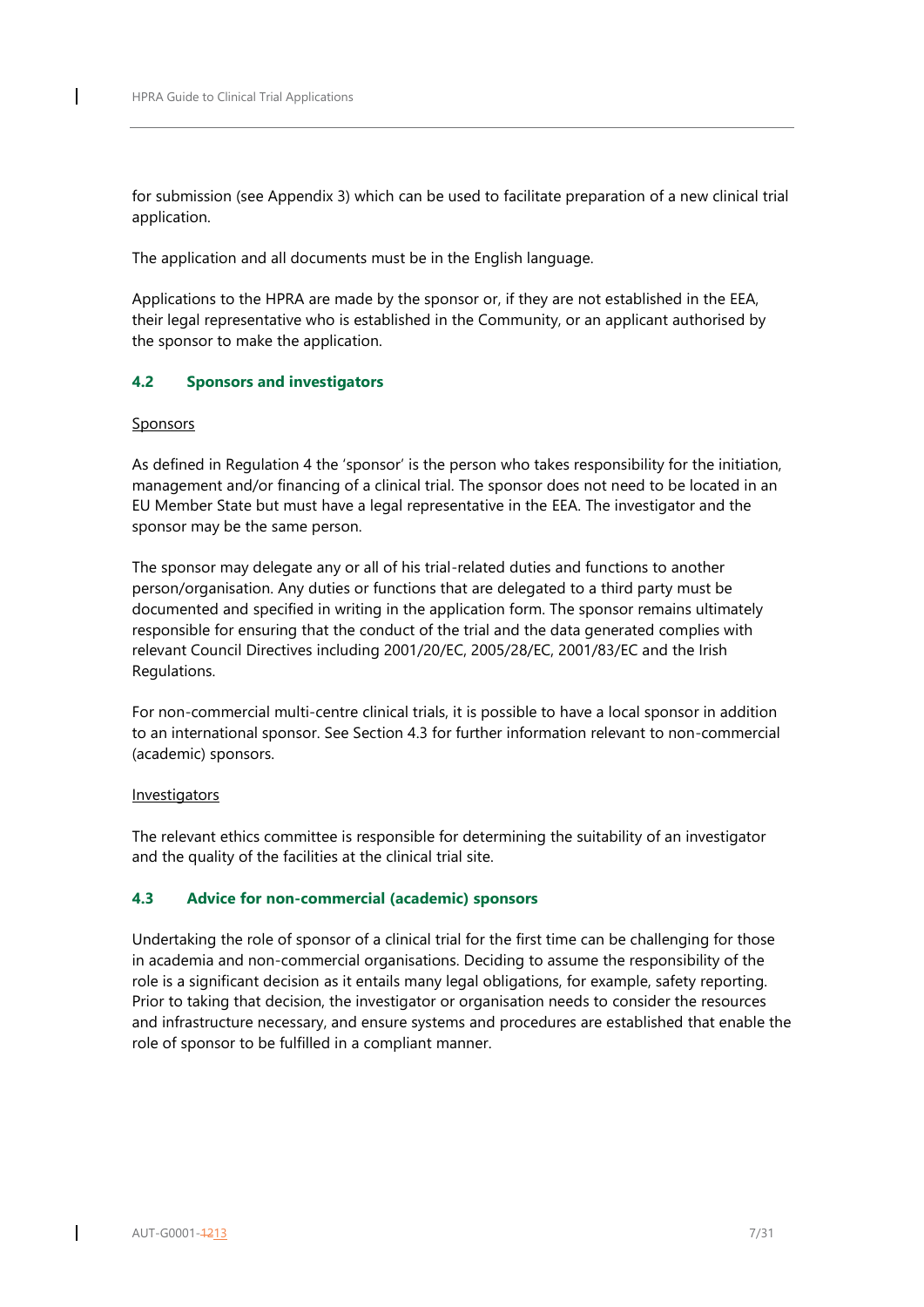Sponsors should ensure that they comply with all aspects of legislation and guidance. Information on relevant legislation is referenced in this guide. Some of the key guidance documents are listed here:

- Volume 10 of the publication: 'The rules governing medicinal products in the European Union' contains guidance documents that apply to clinical trials covering application for authorisation, safety reporting, quality, inspections and legislation. This document is available on the EU EudraLex website.
- The ICH guidelines comprise quality, safety, efficacy and multidisciplinary guidelines covering a range of topics, and are available on the ICH website. A key guidance document is the guideline for good clinical practice (GCP): ICH E6 (R2), Good Clinical Practice Guideline (EMA/CHMP/ICH/135/1995; E6 (R2)).

New sponsors are advised to seek expert guidance, to ensure systems and procedures are implemented prior to the start of the clinical trial.

These are just some of the considerations relevant to non-commercial sponsors. For information on non-commercial sponsor system inspections, see Section 12.2.

A 'Clinical Trial Protocol Template' is available to non-commercial sponsors on request to [clinicaltrials@hpra.ie.](mailto:clinicaltrials@hpra.ie)

#### **4.4 Investigational medicinal product dossier and investigator's brochure**

Quality, non-clinical and clinical supporting data on the investigational medicinal product (IMP) should be provided in the investigational medicinal product dossier (IMPD) and the investigator's brochure. For further information, please refer to the EU 'Guidance on Investigational Medicinal Products (IMPs) and other medicinal products used in Clinical Trials' in Chapter III of Volume 10 of EudraLex. Note that IMPs include not only the test product but also comparators, blinded comparators, blinded test products and placebos.

The investigator's brochure shall be presented in a concise, simple, objective, balanced and nonpromotional form that permits an unbiased risk-benefit assessment of the appropriateness of the proposed clinical trial. Where the IMP already has a marketing authorisation, the summary of product characteristics (SmPC) may be used instead of the investigator's brochure (simplified dossier).

The investigator's brochure must contain reference safety information (RSI), to be used for assessing the 'expectedness' of serious adverse reactions (SARs) that occur during a clinical trial. The RSI is a list of expected serious adverse reactions, which are classified using preferred terms (PTs) according to the Medical Dictionary for Regulatory Activities (MedDRA). An expectedness assessment using the approved RSI should be performed for all serious adverse reactions that occur on a clinical trial. The cover letter submitted with the application should clearly indicate the location of the RSI within the investigator's brochure.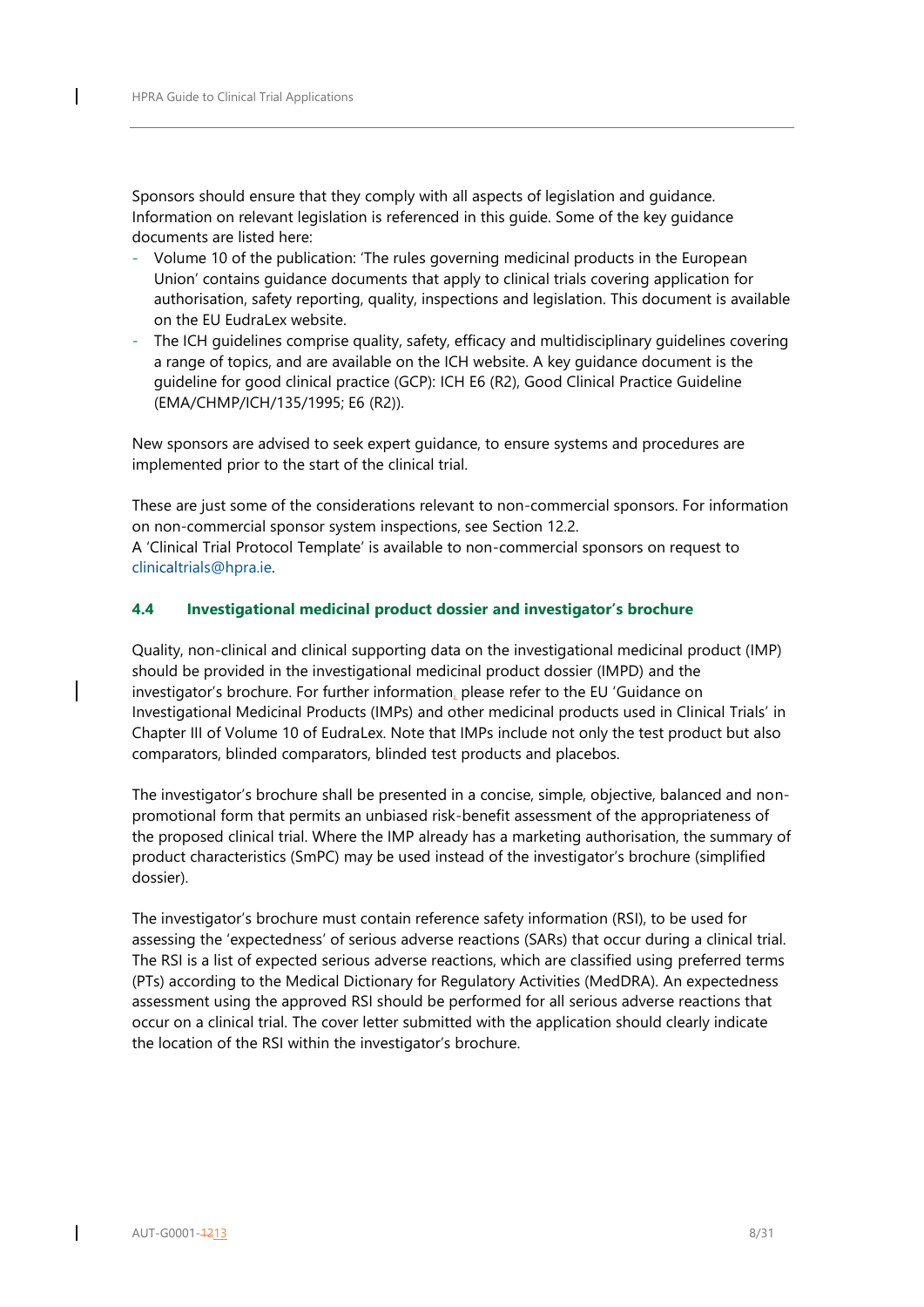For authorised products, Section 4.8 'Undesirable Effects', of the SmPC includes details of the expected adverse reactions. This document may be used in place of the RSI section of the investigator's brochure. Please note that relevant safety information may also be contained in other sections of the SmPC; however, only Section 4.8 should be used for the purpose of expectedness assessment. If the investigational medicinal product has marketing authorisations in several Member States with different SmPCs, the sponsor should justify its selection of the most appropriate SmPC for the RSI, with reference to subject safety. If the RSI is within the SmPC, the date of the SmPC used should be specified.

If the reference safety information is included in the investigator's brochure, it should be in a clearly identified separate section. This section should include a list of expected serious adverse reactions clearly arranged according to their nature and frequency (e.g. in tabular format). If different indications are being investigated for the IMP, separate tables of expected adverse reactions by indication may be appropriate to avoid misinterpretation of information, e.g. oncologic indications and immune-mediated indications. Further details on the requirements for RSI can be found in the Clinical Trial Facilitation Group (CTFG) RSI Q&A document on the Heads of Medicines Agency (HMA) website.

If any product used in the trial is a genetically-modified organism, a separate application for a licence must be made to the Environmental Protection Agency. For further details, please contact the agency. A copy of the licence from the agency should be provided with the clinical trial application.

Medicinal products used in the context of a clinical trial, and not falling within the definition of an IMP, are 'non-investigational medicinal products' (NIMPs). The borderline between IMPs and NIMPs and the requirements for NIMPs are described in the EU 'Guidance on Investigational Medicinal Products (IMPs) and Other Medicinal Products used in Clinical Trials'.

If any product used in the trial requires a medical device for its administration or utilisation refer to EudraLex, Volume 10, Guidance Documents Applying to Clinical Trials, Questions and Answers'.

Where a medicine and a medical device are both under investigation, the study is required to comply with the clinical trials legislation for the IMP and the medical devices legislation for the device. A single application to the HPRA can be made which should include the documents referred to in Appendix 3 pertaining to the IMP and the documents required for the clinical investigation of a medical device. The application process will follow the timelines set out in clinical trials legislation and no clock-stops are permitted. A single approval decision will be issued for the study.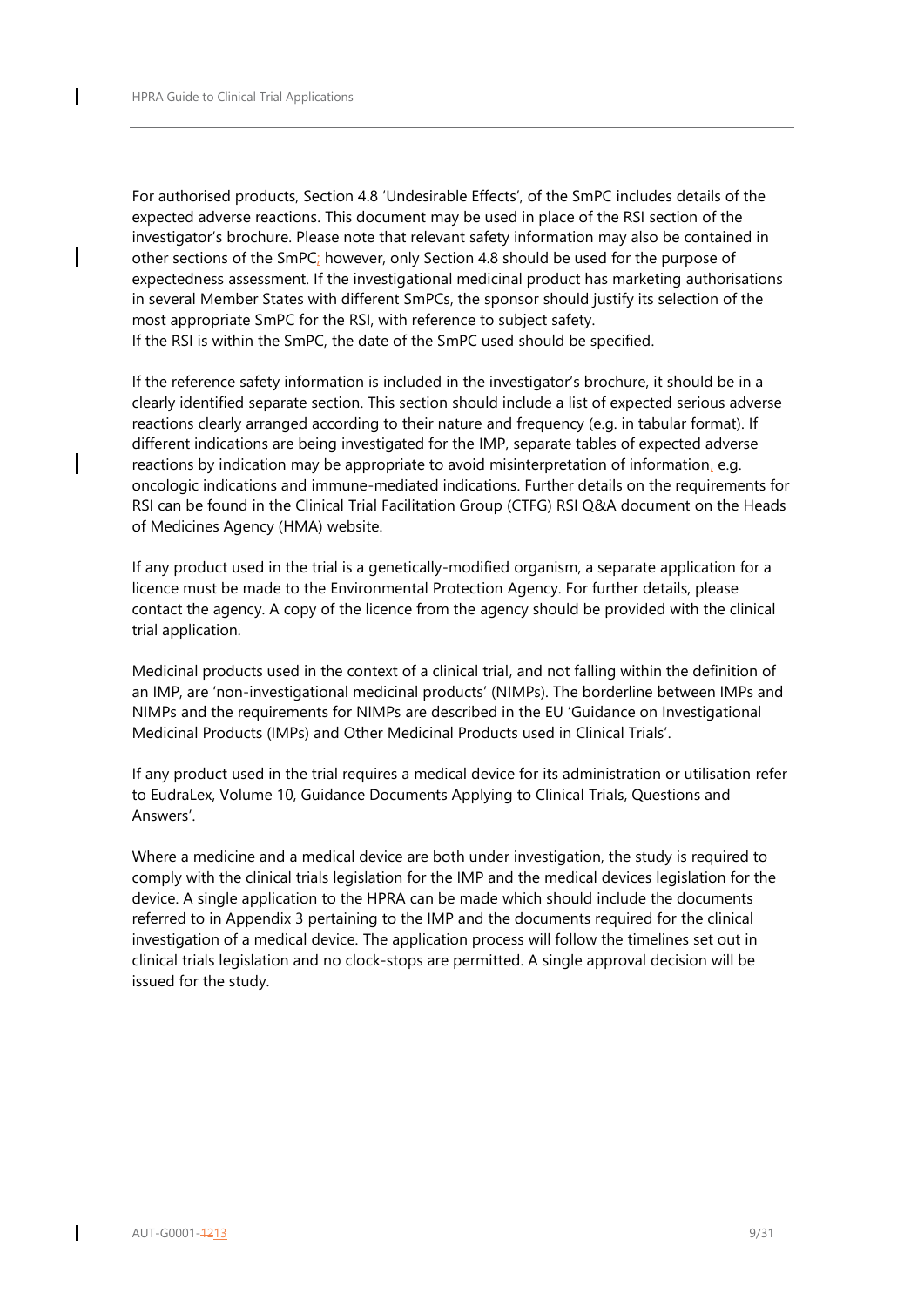## **4.5 Labelling of the investigational medicinal product**

The labels of the immediate and outer container should comply with the requirements of Annex 13 to the EU Guide to Good Manufacturing Practices on 'Manufacture of Investigational Medicinal Products' in Chapter III of Volume 10 of EudraLex. Label text must be in English. Other languages may be included, though, as far as possible, the text for each language should be placed together on the label, rather than placing all language versions of each statement together.

In relation to any changes to the expiry date on the label, the HPRA requires that an additional label be fixed to the outer carton, with the new expiry date, the same original batch number and an explanatory statement highlighting the fact that the expiry date shown on the over-label is a new, approved date, and that the earlier expiry date on the outer and immediate packaging has been superseded. This over-label should not cover either the old use-by date or the original batch number. Any extension to the shelf-life is subject to the submission of an amendment, unless otherwise agreed at the time of the original clinical trial application.

#### **4.6 Subject information and the informed consent procedure**

The subject information leaflet and informed consent form, and other information given to the patient in the course of the trial, should not be submitted to the HPRA for information. The relevant ethics committee is responsible for providing an opinion on these documents.

#### **4.7 Ethics committee opinion**

In order for a clinical trial record to be released into the EU Clinical Trials Register, the decision taken by the competent authority on completion of the initial assessment (authorised / refused / withdrawn), the opinion of the ethics committee (favourable / not-favourable / withdrawn) and their respective dates must be logged on the EudraCT database by the HPRA. The applicant must provide details of the ethics committee opinion to the HPRA as soon as it is available to ensure that all Irish records are released and published on the EU Clinical Trials Register.

## **4.8 Procedures for processing of the application**

The procedures for authorisation of clinical trials depend on the type of investigational medicinal product in the study. There are two categories of trials:

- General, biological and biotechnological medicinal products
- advancedAdvanced therapy medicinal products (gene therapy, somatic cell therapy, tissue engineered products as defined in Article 2 of Regulation (EC) No 1394/2007), or products containing genetically modified organisms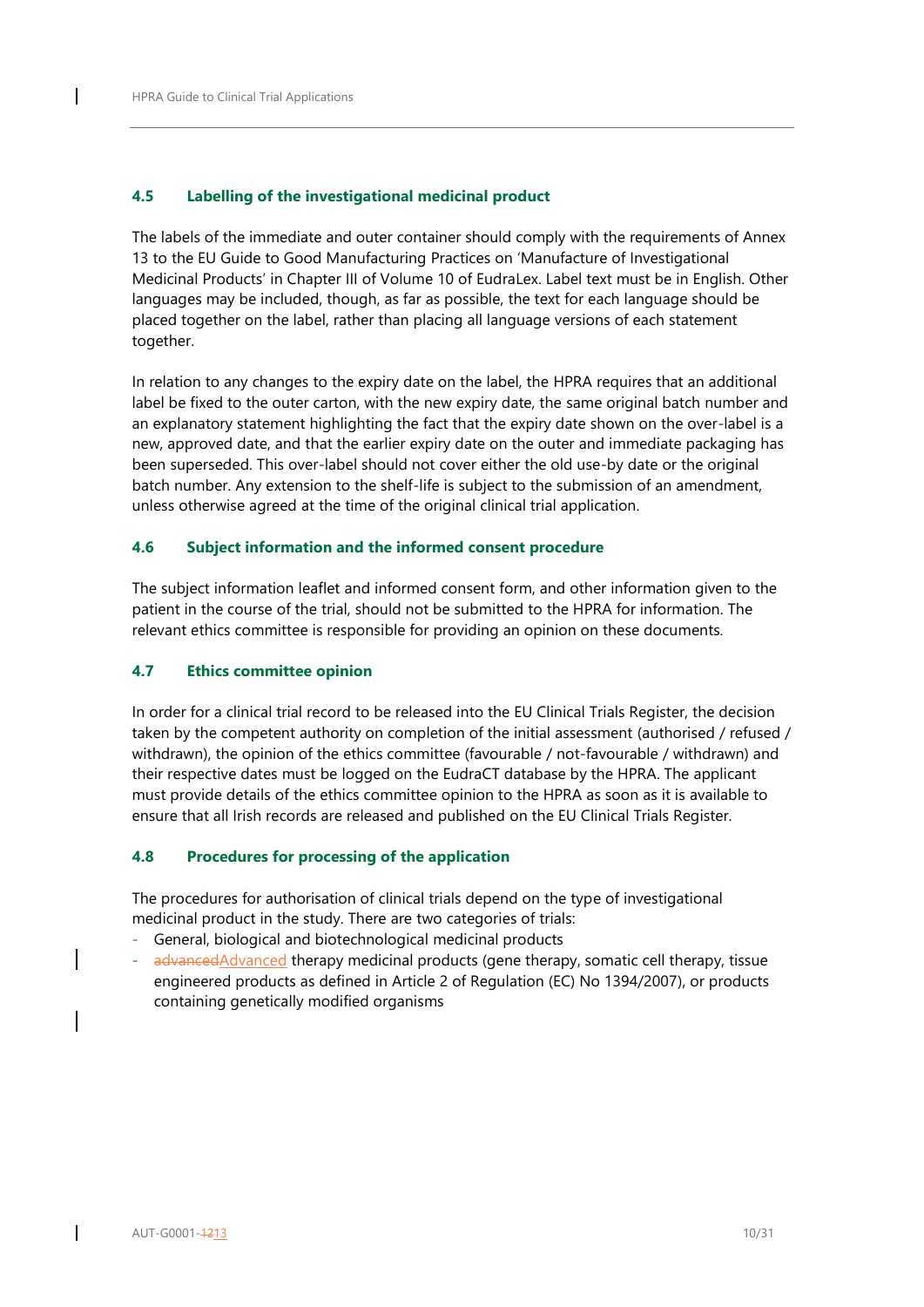#### General, biological and biotechnological medicinal products

On receipt, applications are validated in order to check that all the required documentation is present. If documents are missing, the applicant is asked to supply them, and the application is not progressed further until they are provided.

Once validated, the application is assessed and, within 25 days of receipt of a valid application, written notice is sent to the applicant setting out either acceptance of the application for authorisation, with conditions if necessary, or grounds for non-acceptance of the application. If grounds for non-acceptance are sent, the applicant must respond with an amended application (i.e. a response to grounds for non-acceptance) within 14 days. Following assessment of the response and within 60 days of the original application, written notice is sent to the applicant setting out either acceptance of the application for authorisation, with conditions if necessary, or grounds for non-acceptance of the application.

Applicants should note that the Regulations allow for only one cycle of correspondence on any queries which arise from the assessment. If a response is not submitted or the response is not acceptable, the application is treated as rejected (alternatively the sponsor may withdraw the application before day 60). Applicants may contact the HPRA, if necessary, to discuss their responses before submitting them, in order to clarify the changes which are required.

## Advanced therapy medicinal products and medicinal products containing genetically modified organisms

For advanced therapy medicinal product clinical trials and trials using genetically modified organisms, the HPRA strongly recommends that the applicant requests a pre-submission meeting to discuss the potential clinical trial submission. The HPRA may consult with its experts before issuing the written authorisation for these trials.

#### The timelines for this procedure are as follows:

On receipt, applications are validated in order to check that all the required documentation is present. If documents are missing, the applicant is asked to supply them, and the application is not progressed further until they are provided.

Once validated, the application is assessed and within 30 days of receipt of a valid application, written notice is sent to the applicant setting out either acceptance of the application for authorisation, with conditions if necessary, or grounds for non-acceptance of the request. If grounds for non-acceptance are sent, the applicant should respond with an amended application (i.e., a response to grounds for non-acceptance) within 30 days (or longer if the HPRA agrees). The response is assessed by the assessors and by the Clinical Trials Subcommittee. Within 90 days of the original application, written authorisation is sent to the applicant setting out either acceptance of the application for authorisation, with conditions if necessary, or grounds for non-acceptance of the application. Note: This timeframe may be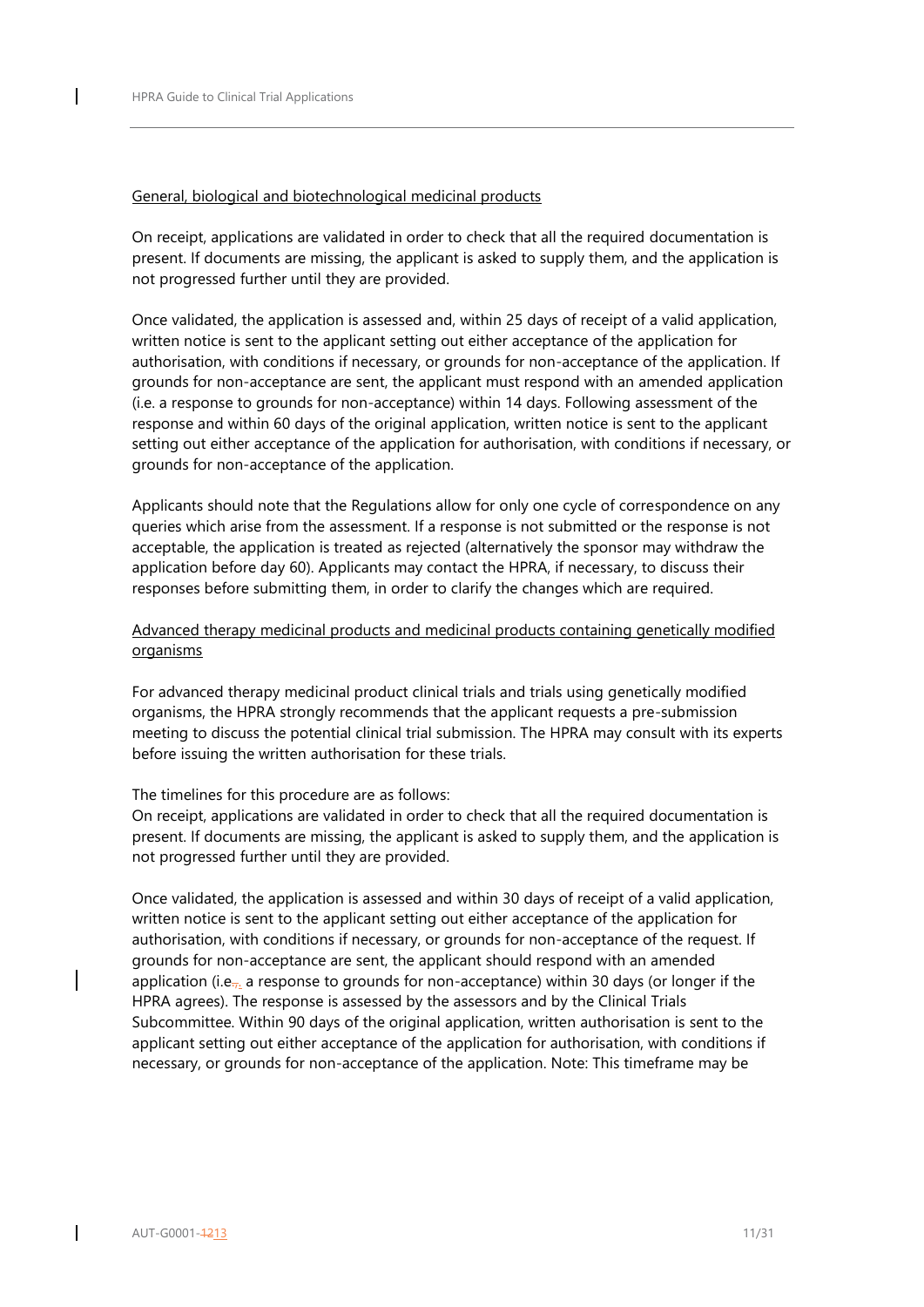extended in certain instances by an additional 90 days as per Article 16.2 of the Regulations. The applicant will be notified in writing if the timeline is to be extended.

Applications involving products for xenogenic cell therapy are not subject to any timelines, as provided for in Regulation 16(9) of the Regulations.

#### Authorisations with conditions

The legislation permits authorisation of a clinical trial with conditions. The conditions are agreed with the sponsor in advance of Day 60/90 and are included in the Day 60/90 approval letter. The approval date is the date of the Day 60/90 letter. When the sponsor has made a submission which addresses the conditions outlined in the approval letter, the HPRA will respond indicating that the conditions have been satisfied. When the condition requires the approval of a substantial amendment to the trial, the HPRA will issue an approval for the amendment<sub> $\vec{u}$ </sub> however, the date of approval of the clinical trial remains the date of the Day 60/90 letter.

#### All application types

The EudraCT database, accessible to all competent authorities of Member States, is updated with the outcome of the process.

## **4.9 Voluntary Harmonisation Procedure for the assessment of multinational clinical trial applications**

The Voluntary Harmonisation Procedure (VHP) is a procedure which makes it possible to obtain a coordinated assessment of an application for a clinical trial that is to take place in several European countries. It consists of the submission of a common dossier to the VHP Coordinator and a coordinated assessment performed by the national competent authorities concerned. After the VHP, a national clinical trial application needs to be submitted by the sponsor according to the national laws for the approval of clinical trials. In the case of a positive outcome from the VHP, the national approval procedure should not take longer than 10 days after the submission of a valid application.

For detailed information on the process and requirements please refer to the 'Guidance Document for a Voluntary Harmonisation Procedure (VHP) for the Assessment of Multinational Clinical Trial Applications' on the HMA website.

#### **4.10 Pharmacogenetic Research**

Pharmacogenetic research investigates how genetic variation affects the clinical response to a drug, with the assumption that such knowledge could enhance the efficacy, while reducing toxicity. Clinical trials where samples for pharmacogenetic research are to be collected must comply with GCP. The subject information leaflet and informed consent form must be submitted to the relevant ethics committee for opinion. Pharmacogenetic research must comply with data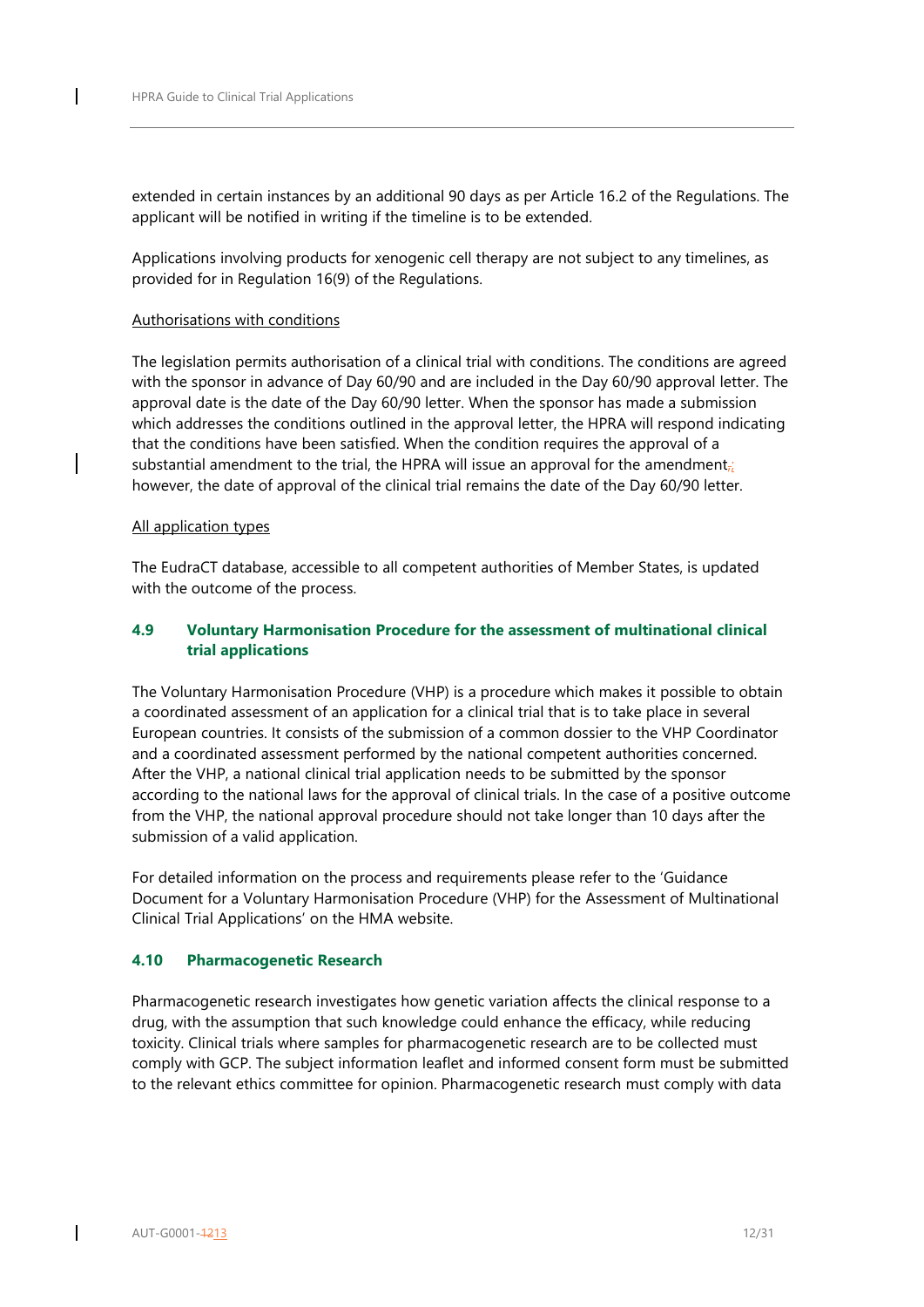protection requirements. Further information on pharmacogenetic research is available on the EMA and ICH websites.

## <span id="page-12-0"></span>**5 AMENDMENTS AND URGENT SAFETY MEASURES**

#### **5.1 Amendments by the HPRA**

The HPRA may require amendments to be made to the conduct of the trial to ensure compliance with GCP or to ensure the safety or scientific validity of the trials. Where an amendment is required, the HPRA will serve notice on the sponsor that a specified amendment is required in 14 days, and will give the reason for the proposal.

The sponsor may make written representations to the HPRA within the 14 days, which will be taken into account in the final decision. In order to consider the sponsor's response, the HPRA may delay the date on which the proposed amendment is to take effect.

#### **5.2 Amendments by the sponsor**

#### Substantial amendments

Amendments to a trial are regarded as 'substantial' where they are likely to have a significant impact on the safety or physical or mental integrity of the clinical trial participants, or the scientific value of the trial. It is up to the sponsor to assess whether an amendment is to be regarded as substantial. Substantial amendments to the clinical trial authorisation or accompanying documentation must be notified to the HPRA using the EU 'Substantial Amendment Notification Form'. Further information on substantial amendments is provided in the EU 'Detailed guidance on the request to the competent authorities for authorisation of a clinical trial on a medicinal product for human use, the notification of substantial amendments and the declaration of the end of the trial, (CT-1)'.

With regard to changes in the quality aspects of the IMPD, guidance is contained in the EMA 'Guideline on the requirements for the chemical and pharmaceutical quality documentation concerning investigational medicinal products in clinical trials' and the EMA 'Guideline on the requirements for quality documentation concerning biological investigational medicinal products in clinical trials'.

A change to the RSI is considered a substantial amendment and should be justified with supporting data. For example, the addition of new expected SAR PTs as well as the update of the frequency of expected fatal and/or life-threatening SARs should always be considered to be substantial. However, changes to the format of the table that do not affect the expected SARs or modifications in exposure rates to expected SARs that do not result in a change in the category of frequency are not considered substantial. Amendments to the RSI should be clearly indicated using track change formatting and mentioned in the cover letter. If the RSI section of an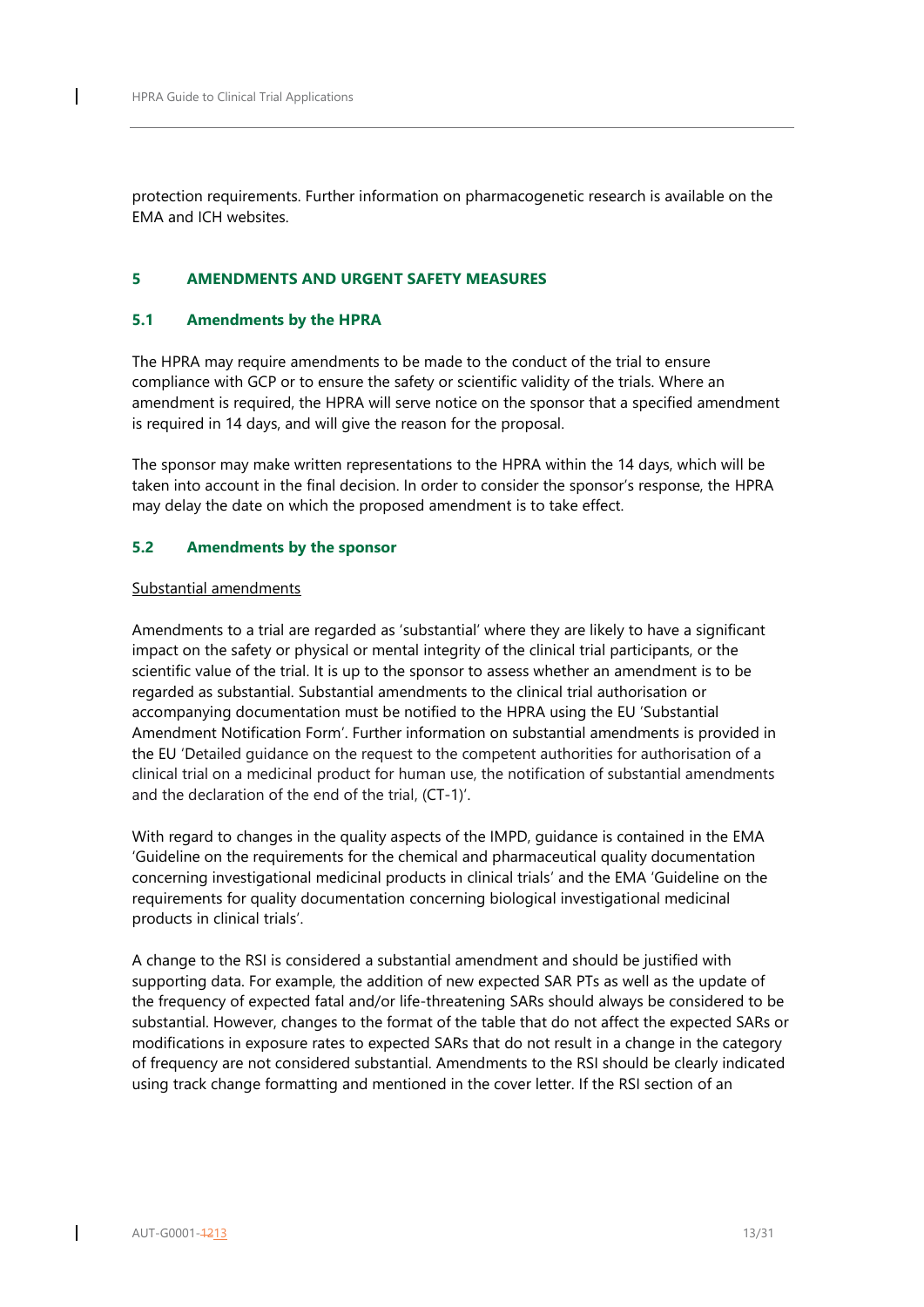investigator's brochure is used, it is recommended that amendments to the RSI are made in alignment with the development safety update report (DSUR). In this way, the DSUR can act in part as justification for the RSI changes, and the basis for expectedness can remain consistent for the reporting period. If the RSI is updated prior to the end of the reporting period of the DSUR, detailed justification with supporting data is required.

Non-commercial sponsors using an SmPC are not expected to align the RSI update with the DSUR.

#### Non-substantial amendments

Non-substantial amendments do not have to be notified to the HPRA, however, they must be recorded and submitted with a subsequent substantial amendment notification. This is particularly important for the clinical trial application form which should be updated in its entirety on the occasion of a substantial amendment. The updated form (XML file) should be submitted to the HPRA so that the EudraCT database can be updated. Non-substantial amendments can be listed on the cover letter accompanying a substantial amendment. There is no requirement to provide any documentation for the non-substantial changes.

#### Changes to the trial site or investigator

Substantial amendments relating to the clinical trial site or the investigator, which are required to be sent to the ethics committee, should be notified to the HPRA following approval by the ethics committee. A revised XML file with an updated list of approved trial sites/investigators (Section G) should be submitted as part of the next substantial amendment application for the trial.

## Updates to the investigator's brochure

In accordance with the legislation, the investigator's brochure is required to be validated and updated at least once a year. Revisions should be clearly indicated and justified. In particular, any change in the 'expectedness' of an adverse drug reaction, including any increase in the specificity or severity of a previously expected reaction should be addressed in the RSI. For ongoing trials, if the RSI is not in a clearly identified separate section with the list of expected adverse reactions clearly arranged according to their nature, frequency and severity (e.g. in tabular format), this should be implemented at the next update.

Revisions to the investigator's brochure can be substantial or non-substantial. The sponsor should verify which revisions are substantial and submit these as substantial amendments.

If a decision cannot be made regarding the classification of an update as substantial or nonsubstantial, the sponsor is advised to submit the revised investigator's brochure as a substantial amendment to the HPRA. In addition, comment should be provided on the impact of any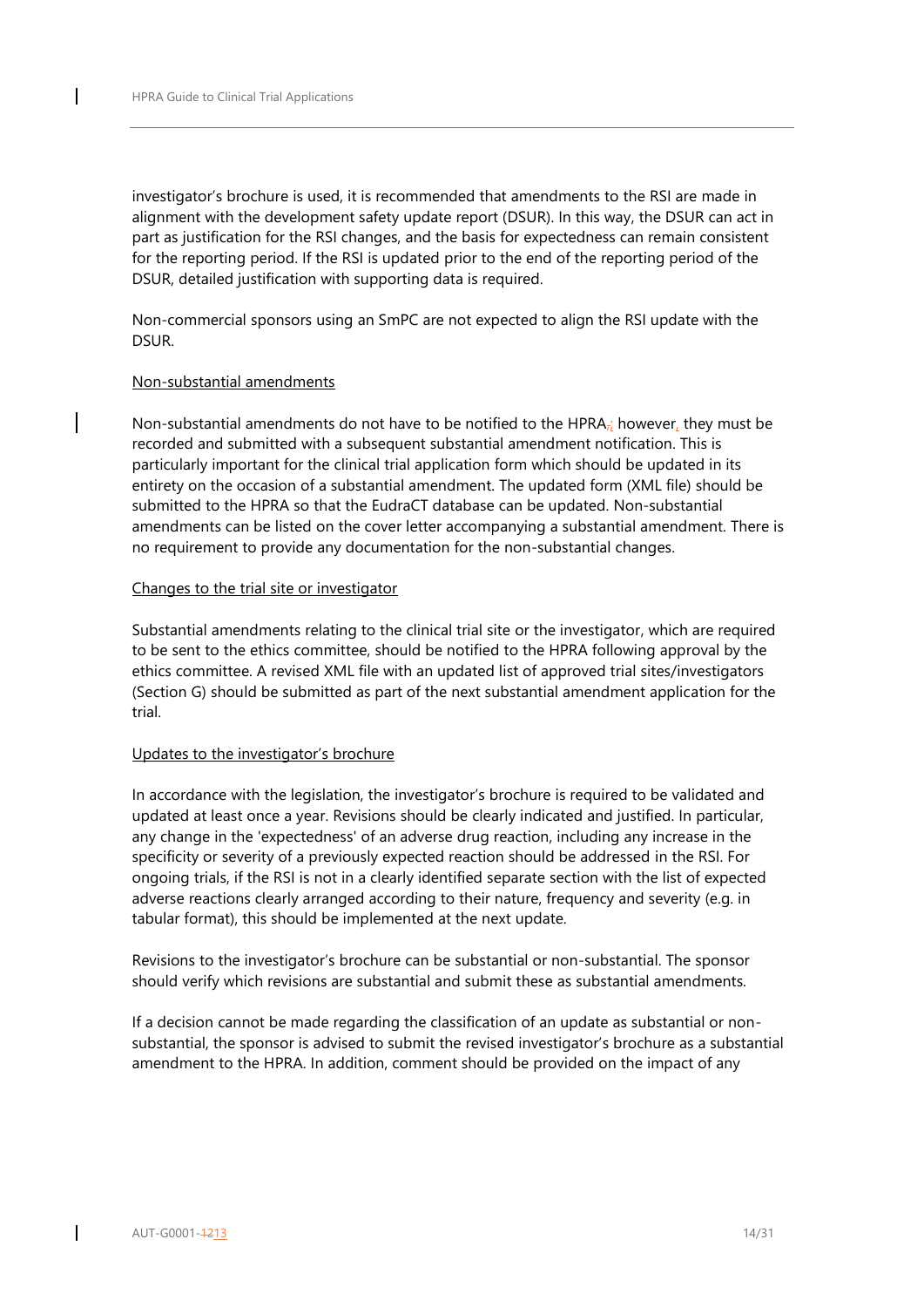updates on the study and consequential substantial amendments to the protocol and/or patient information leaflet should be submitted, where necessary.

#### Documentation

Amendment applications consist of:

- Covering letter, including the EudraCT number, the CT number assigned by the HPRA, the protocol number(s) affected by the amendment and the trial title,
- EU 'Substantial Amendment Notification Form',
- Relevant extracts from the documents that are changed, highlighting current and proposed wording, where applicable,
- New version of documents (including the clinical trial application form) if changes are made-
- Supporting data-

A substantial amendment application may cover an amended document in more than one clinical trial application which uses the same active substance, or it may cover a number of amendments to different documents in the same clinical trial application. Where the amendment relates to a number of clinical trial applications, the EudraCT numbers, CT numbers, and protocol numbers must be clearly indicated in the cover letter.

Amendments to information that is assessed by both the HPRA and the ethics committee should be submitted in parallel to both organisations.

Documentation on non-substantial and substantial amendments should be available, on request, for inspection at the trial site and/or the sponsor's premises, as appropriate.

## Procedure for substantial amendments

Once validated, the application is assessed and, within 35 days of receipt of a valid application, written notice is sent to the applicant setting out either acceptance of the application, with conditions if necessary, or grounds for non-acceptance. If grounds for non-acceptance are sent, the applicant must respond with an amended application (i.e., a response to grounds for nonacceptance) not later than 30 days after receiving the grounds for non-acceptance and at least 14 days before the amendment is due to be made. Following assessment of the response and within 14 days of receipt of the response, written notice is sent to the applicant setting out either acceptance of the application for amendment of the authorisation, with conditions if necessary, or grounds for non-acceptance.

## **5.3 Urgent safety measures**

If the sponsor and investigator(s) consider that urgent safety measures need to be taken to protect the health or safety of trial subjects, the sponsor should notify the HPRA in writing no later than three days after the date the measures were taken. The notification should specify the measures taken, the reasons for them and the plan for further action and should be sent to [clinicaltrials@hpra.ie.](mailto:clinicaltrials@hpra.ie) Urgent safety measures notified by telephone must also be notified in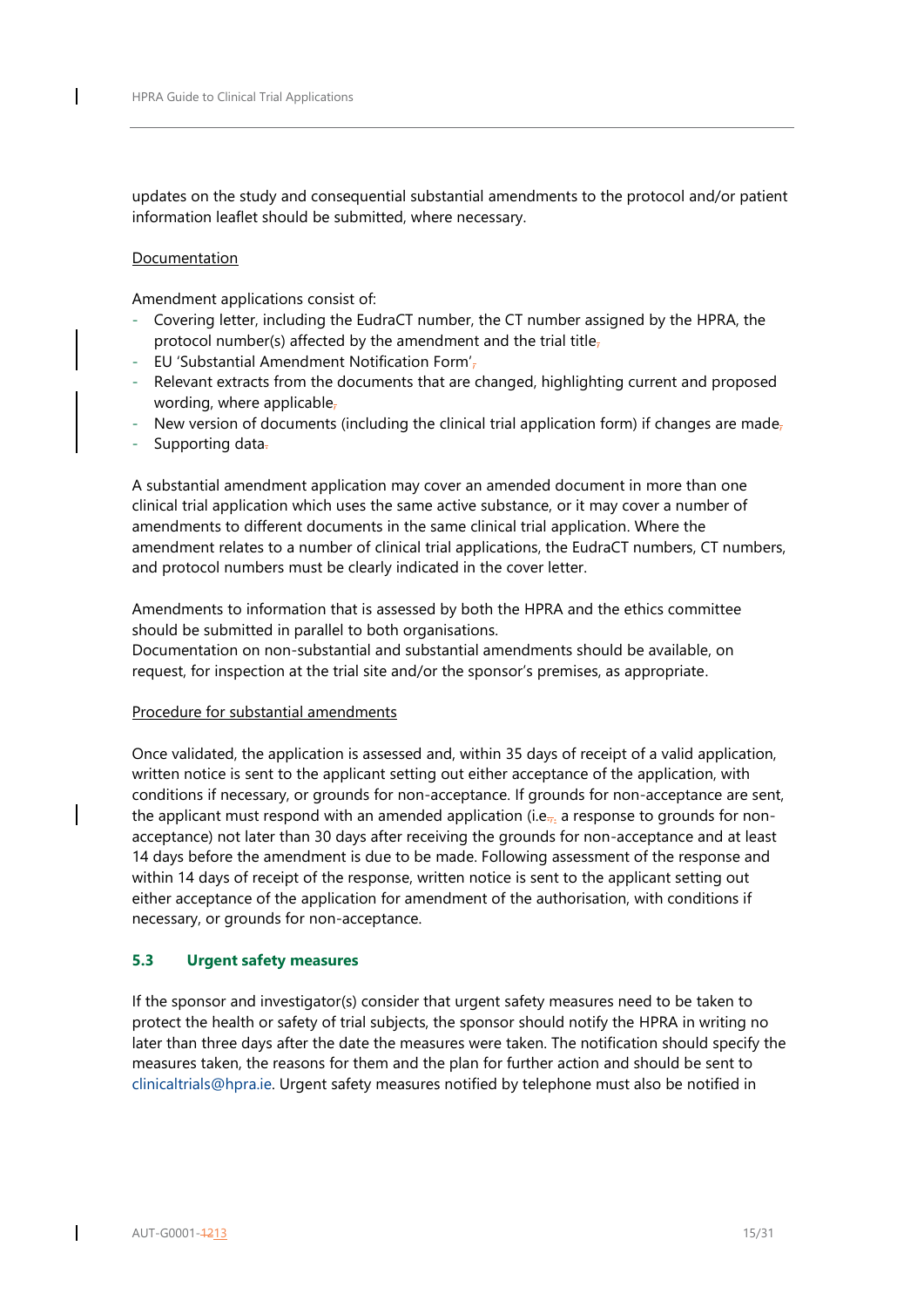writing no later than three days after the date the measures were taken. An application for amendment, detailing the changes to the clinical trial documents, should be submitted to the HPRA as soon as possible after the implementation of urgent safety measures.

A temporary halt to a trial can be a substantial amendment or part of an urgent safety measure. The restart of the trial should be treated as a substantial amendment with evidence provided that it is safe to restart the trial.

## <span id="page-15-0"></span>**6 END OF TRIAL DECLARATIONS**

The end of a trial, whether it ends earlier than planned or according to the protocol, must be notified to the HPRA using the EU Declaration of the End of Trial form. The form should be submitted when the trial has ended in all countries in which it was taking place. If a trial ends in Ireland before it has ended globally, it is recommended that the sponsor notifiesshould complete this form to notify the HPRA in writing of the local or national end of trial. This notification can be used as justification for no longer submitting amendments or DSURs. This local end of trial date is also published in the EU Clinical Trials Register. The EU Declaration of the End of Trial form should also be submitted when the trial has ended in all countries in which it was taking place (global end of trial). If the national and global end dates coincide, the form should be submitted only once.

When the trial is terminated prematurely, the end of clinical trial declaration should also provide the following information:

- Justification for the premature ending of the trial
- Number of patients still receiving treatment at time of study termination
- Proposed management of patients receiving treatment at time of study termination
- Consequences for the evaluation of results-

The form should be received within 90 days of the end of the trial or within 15 days if it has ended earlier than planned.

## <span id="page-15-1"></span>**7 NOTIFICATION OF ADVERSE REACTIONS/EVENTS**

#### **7.1 Reporting suspected unexpected serious adverse reactions**

Suspected unexpected serious adverse reactions (SUSARs) occurring during clinical trials undertaken in Ireland should be notified electronically and in parallel to both the HPRA and the clinical trials module of the EudraVigilance database (EVCTM) by investigators or sponsors, in accordance with the 'Detailed guidance on the collection, verification and presentation of adverse reaction reports arising from clinical trials on medicinal products for human use, CT-3' and the requirements specified in the HPRA 'Guide to Electronic Submission of ICSRs and SUSARs Associated with the Use of Human Medicines'.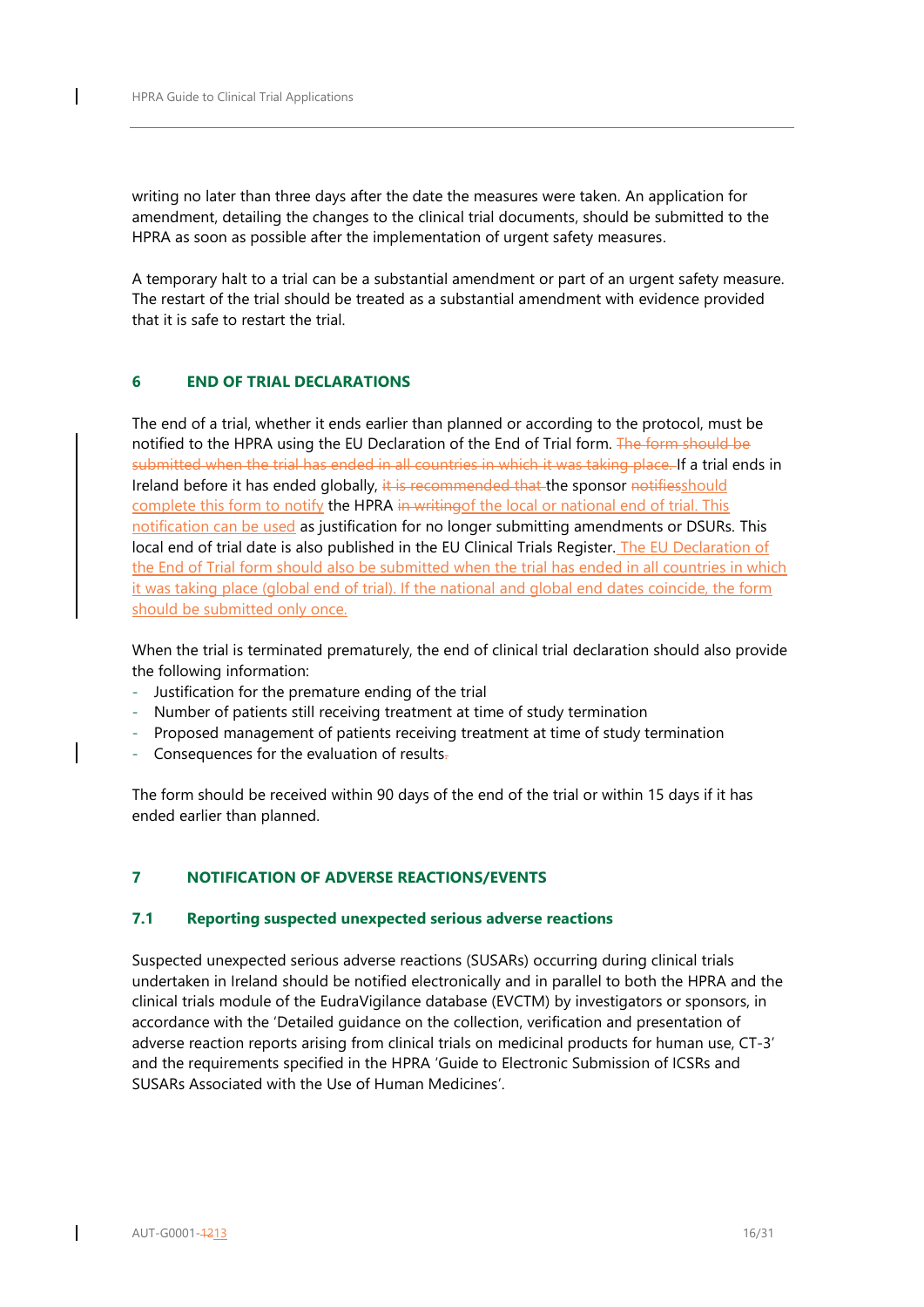Paper reporting should be exceptional and in line with the 'Note for Guidance on the Electronic Data Interchange (EDI) of Individual Case Safety Reports (ICSRs) and Medicinal Product Reports (MRPs) in Pharmacovigilance during the Pre- and Post-authorisation Phase in the European Economic Area.'

Whichever form/format is used, it is important that the basic information/data elements described in Annex 3 of the above detailed guidance are included, when available, in any expedited report.

In exceptional cases, the HPRA will assist academic sponsors with electronic report submission to EVCTM if necessary. In such cases, a request should be submitted to [medsafety@hpra.ie](file:///C:/Documents%20and%20Settings/omahonyd/Local%20Settings/Temporary%20Internet%20Files/Content.Outlook/X7ELF2HA/medsafety@hpra.ie) at the time of submission of the CT application, to facilitate timely completion of arrangements.

The timelines for expedited reporting are shown in the figure below. The timelines start as soon as the sponsor has first knowledge of the minimum criteria required for expedited reporting. The timelines also re-start if/when additional case information becomes available. Please note that in situations where the HPRA is assisting academic sponsors with electronic report submission to EVCTM, the timelines for submission will be shortened to facilitate HPRA processing of cases prior to submission. This will be considered in the context of requests to the HPRA to undertake such reporting, with timelines for submission agreed on a case by case basis as part of the agreed arrangements.

Other safety issues requiring expedited reporting should be notified in accordance with the criteria defined in the above detailed guidance document.

As a general rule, treatment codes should be broken/unblinded by the sponsor before reporting a SUSAR. However, in certain circumstances (e.g. trials in high morbidity or high mortality conditions where efficacy endpoints could also meet the criteria for reporting as SUSARs) and where it is considered that the integrity of the trial may be compromised if the blind is systematically broken, sponsors should seek **prior** approval from the HPRA regarding proposed arrangements for reporting of SUSARs. In such cases, an independent Drug Safety Monitoring Board is recommended.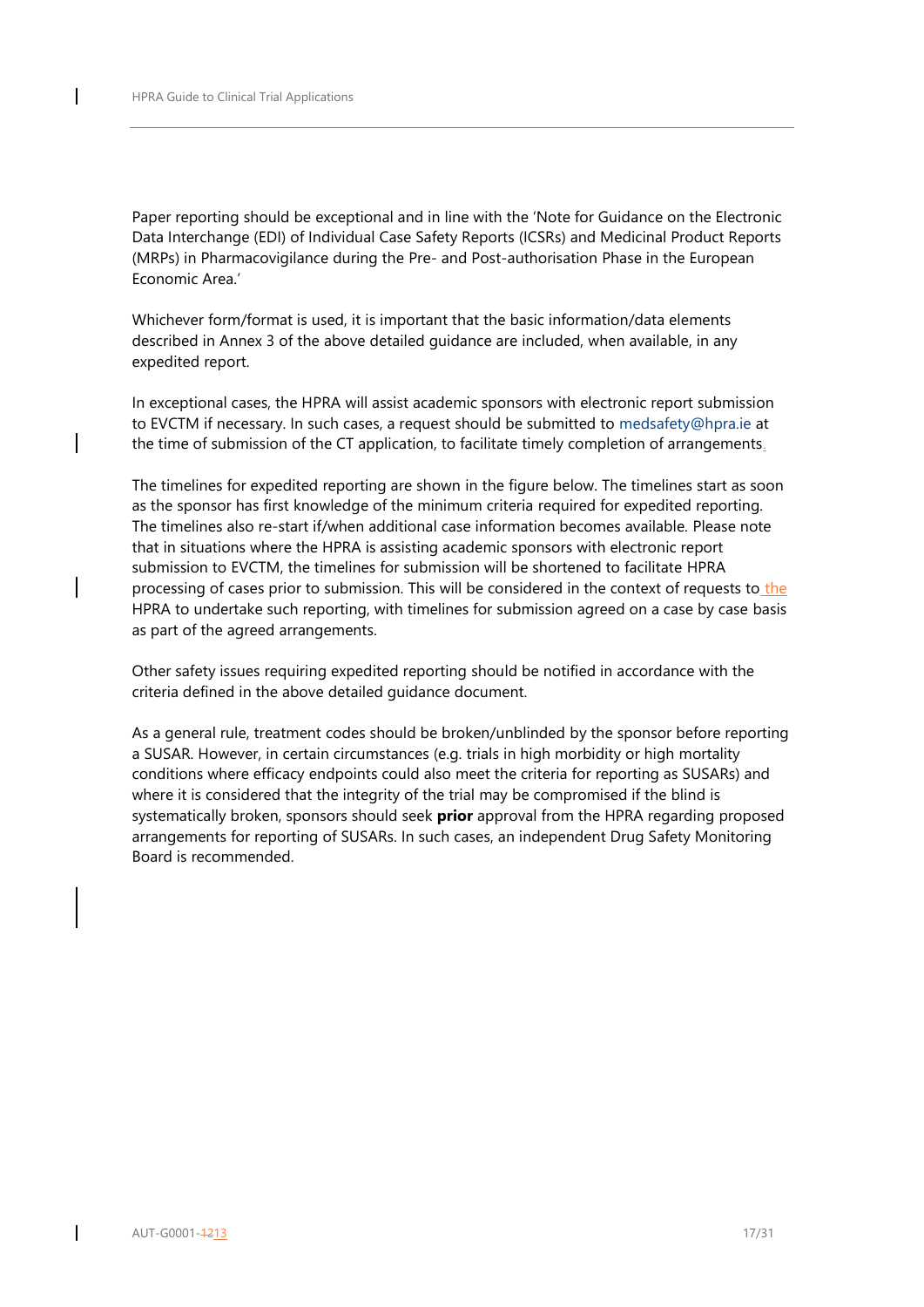

## **7.2 Monitoring and reporting of adverse events**

The sponsor is required to keep detailed records of all adverse events relating to a clinical trial which are reported to him or her by the investigator(s) for that trial. The HPRA is entitled to request these records.

#### **7.3 Line listings**

A list of the suspected serious adverse reactions to an IMP that have occurred in clinical trials during the Development Safety Update Report (DSUR) reporting period is required as per SI 190/2004. Examples of the details to be included and format of the line listings are available on the ICH website. Copies of line listings are not routinely required by the HPRA. However, it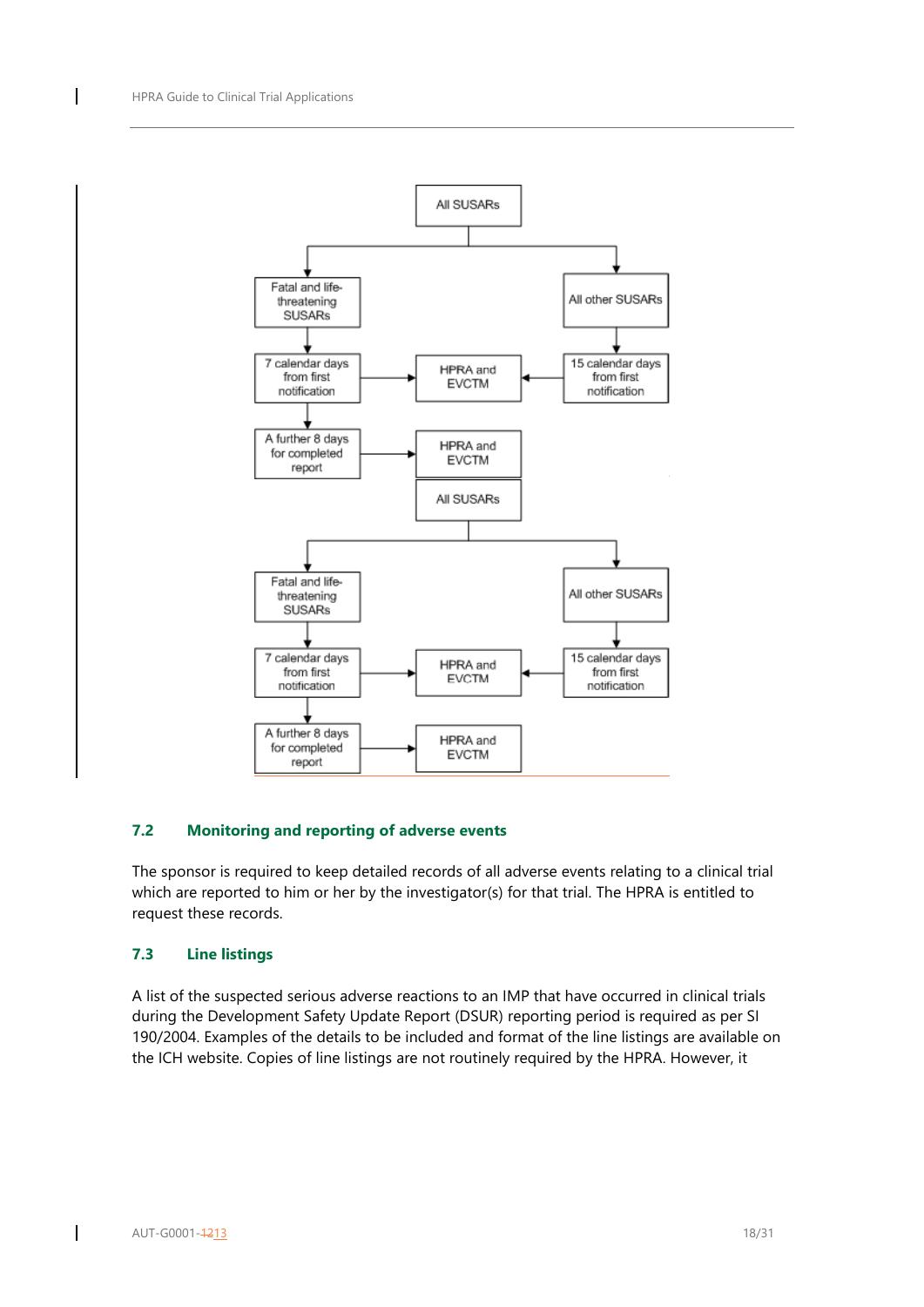should be noted that copies of these line listings may be requested and, as such, should be made available to the HPRA when required.

## **7.4 Development Safety Update Reports**

In addition to the expedited reporting requirements of individual SUSARs, sponsors are required to submit once a year, or on request, a safety report to the HPRA. Since September 2011, the DSUR has replaced the EU Annual Safety Update Report and differs from it in a number of ways. For example, there is a common birth date, the Development International Birth Date (DIBD). The report includes information on the marketing authorisation status worldwide, the cumulative exposure in clinical trials and marketing experience (if applicable), and a summary of the important risks.

The main objective of a DSUR is to present a comprehensive, thoughtful annual review and evaluation of pertinent safety information collected during the reporting period related to a drug under investigation, whether or not it is marketed, by:

- 1 examining whether the information obtained by the sponsor during the reporting period is in accordance with previous knowledge of the investigational medicinal product's safety;
- 2 describing new safety issues that could have an impact on the protection of clinical trial subjects;
- 3 summarising the current understanding and management of identified and potential risks; and
- 4 providing an update on the status of the clinical investigation/development programme and study results.

A DSUR should be concise and provide information to assure regulators that sponsors are adequately monitoring and evaluating the evolving safety profile of the investigational drug. All safety issues discovered during the reporting period should be discussed in the text of the DSUR; however, it should not be used to provide the initial notification of significant new safety information or provide the means by which new safety issues are detected.

Guidance on the preparation on the report is provided in the ICH Guideline E2F in Chapter II of Volume 10 of FudraLex.

A DSUR should not be submitted as a substantial amendment; however, the sponsor is required to verify whether the data presented in the report necessitate an amendment to the documentation submitted with the request for authorisation of the clinical trial. If this amendment is substantial, the rules for notification of substantial amendments apply to these changes.

A DSUR is required to be submitted annually to the HPRA, with the following exceptions:

- a) Trials that have not started recruitment in Ireland.
- b) Trials that are in follow-up in Ireland (subjects not receiving IMP).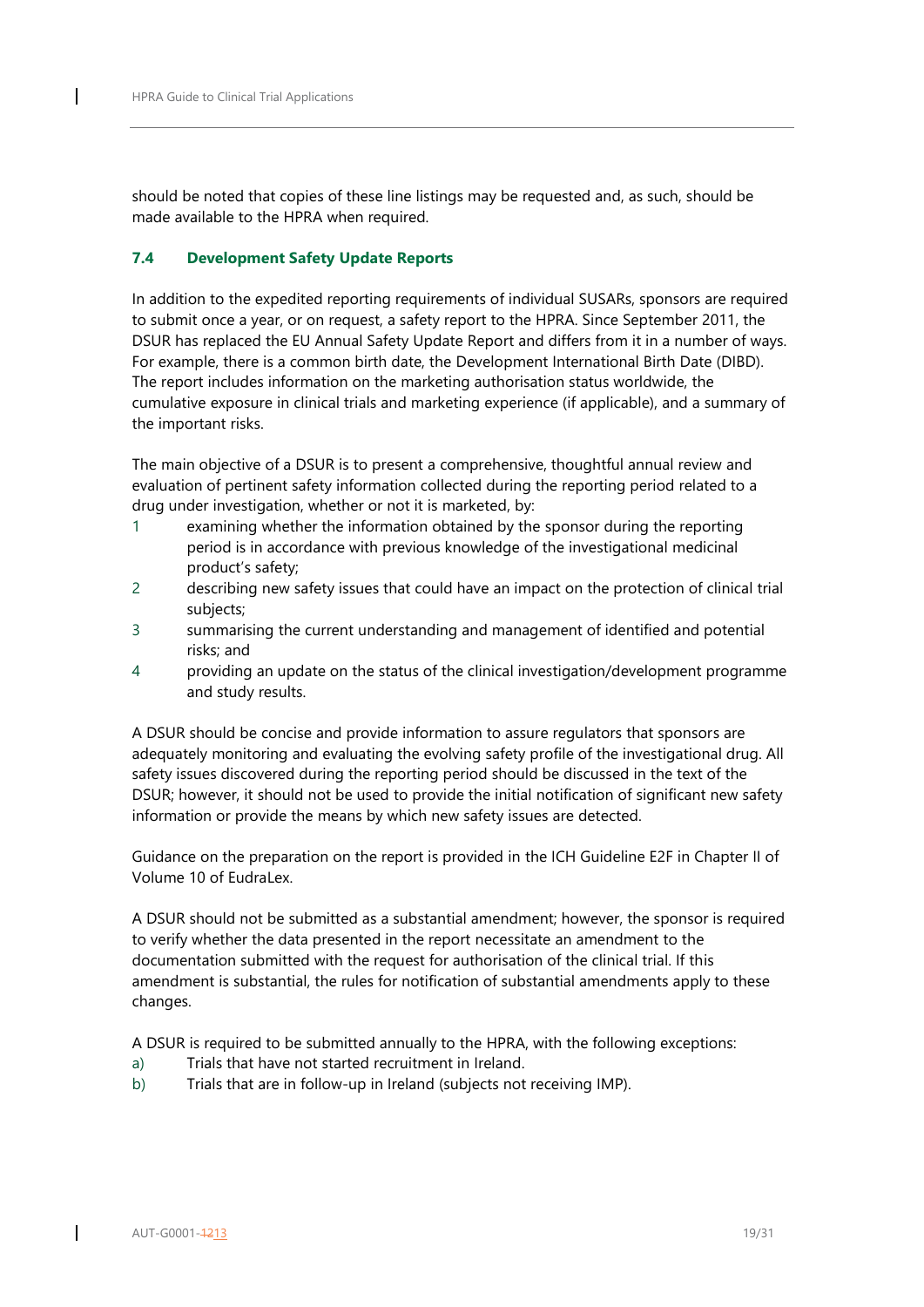c) Trials that have ended in Ireland as defined by the sponsor in the clinical trial application form (Section E.8.8).

A safety evaluation, including data from the entire duration of the trial, should be included in the End of Trial Report (see Section 10). For a) and b) above, notification as to why the DSUR is not being submitted should be provided to [clinicaltrials@hpra.ie.](mailto:clinicaltrials@hpra.ie)

## <span id="page-19-0"></span>**8 SUSPENSION OR REVOCATION OF A TRIAL**

The HPRA may issue a notice to suspend or end the trial or to end it at one or more trial sites if it considers that:

- the conditions of the approval or of application itself are not complied with, or
- there are doubts over the safety or scientific validity of the study, or
- there are doubts over the conduct of the trial at a particular site.

The notice will be sent to the sponsor, or the investigator at each site or particular sites, as appropriate. It will specify the actions to be taken, the duration of the actions and the conditions which must be satisfied before the trial may recommence. The relevant ethics committee, other Member States, the EMA and the European Commission will also be informed.

The notice will be sent with immediate effect if the HPRA considers that there is an imminent risk to the health or safety of trial subjects. Otherwise, the sponsor or investigator will be notified at least one week in advance and given the opportunity to make representations to the HPRA. Any issued notice remains in force, even if appealed.

The suspension or revocation of a trial in another Member State may impact on the authorisation of similar trials in Ireland.

The EudraCT database is updated following suspension, revocation or early termination, temporary halt or re-start of a clinical trial.

## <span id="page-19-1"></span>**9 APPEALS/ REPRESENTATIONS**

A sponsor may appeal by making a representation relating to a decision of the HPRA to the HPRA's Advisory Committee for Human Medicines in the following situations:

- The HPRA has authorised a trial with certain conditions.
- The HPRA has issued grounds for not accepting a request for authorisation or for amendment of the authorisation after the sponsor has amended the request.
- The HPRA has amended a trial authorisation.
- The HPRA has issued a notice for suspension or termination of a trial.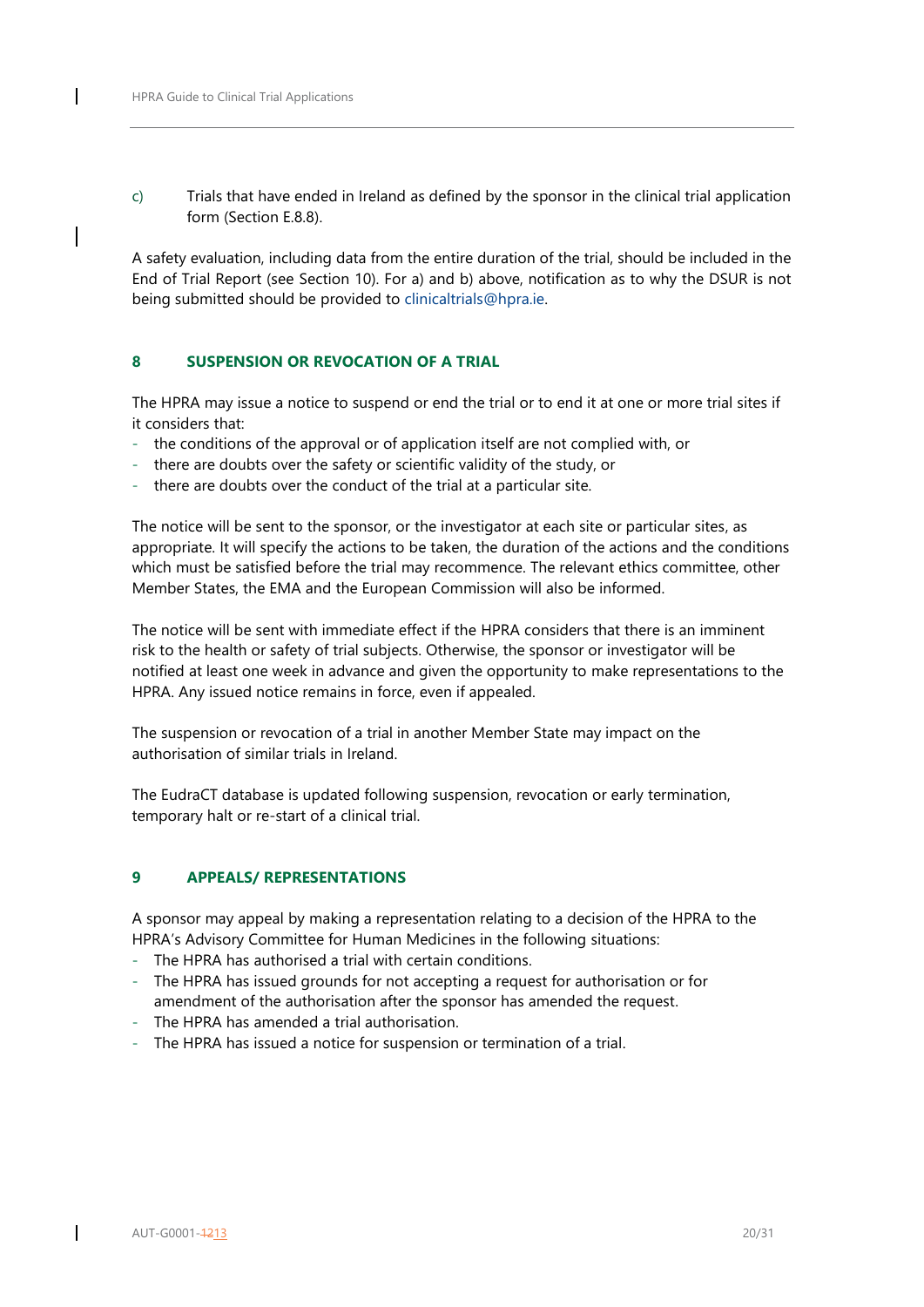The representation must be sent within 28 days of the HPRA's decision, unless further time is requested and granted. The appeal will be considered by the committee, which will report its findings and advice to the Authority. The HPRA will notify the sponsor of the outcome of its deliberations.

## <span id="page-20-0"></span>**10 CLINICAL TRIAL SUMMARY (END OF TRIAL) REPORT**

Since 21 July 2014, it is mandatory for sponsors to post the clinical trial summary or end of trial report containing the clinical trial results to EudraCT. This date corresponds to the finalisation of the programming of the database as referred to in the [European Commission guideline](http://ec.europa.eu/health/files/eudralex/vol-10/2012_302-03/2012_302-03_en.pdf) (2012/C 302/03), in the application of the [Clinical Trials Directive 2001/20/EC](http://eur-lex.europa.eu/LexUriServ/LexUriServ.do?uri=OJ:L:2001:121:0034:0044:en:PDF) and in the [Paediatric](http://www.ema.europa.eu/ema/index.jsp?curl=pages/regulation/document_listing/document_listing_000068.jsp&mid=WC0b01ac0580025b8b)  [Regulation.](http://www.ema.europa.eu/ema/index.jsp?curl=pages/regulation/document_listing/document_listing_000068.jsp&mid=WC0b01ac0580025b8b) Under these frameworks, as sponsors start to comply with their legal obligation to provide end of trial reports to EudraCT, summary results of clinical trials will become available via the publicly accessible European Union Clinical Trials Register. The European Commission guideline on the posting and publication of result-related information on clinical trials is available on the EMA website.

The requirement for a clinical trial summary report applies to trials that are completed or terminated prematurely. Guidance on the modalities and timing of posting of the report is available on the EudraCT website. The format of the end of trial report should comply with the guidance in Chapter V, Volume 10 of EudraLex.

An end of trial report should not be submitted to the HPRA.

## <span id="page-20-1"></span>**11 ARCHIVING**

The sponsor and the investigators are required to retain the essential documents relating to a clinical trial for at least five years after its completion. The essential documents are defined as those that individually and collectively permit evaluation of the conduct of the trial and the quality of the data produced, and this is referred to as the trial master file (TMF). These documents should be filed in an organised way that facilitates management of the clinical trial, audit and inspection by competent authorities and should be readily available on request.

The HPRA requires that if an end of trial report has not been submitted (see Section 10 above) then the essential documents should be retained indefinitely.

Sponsors and investigators may be required by other applicable requirements to retain the essential documents for more than five years. Further information is available in the EU guideline on 'Recommendation on the trial documentation and archiving.'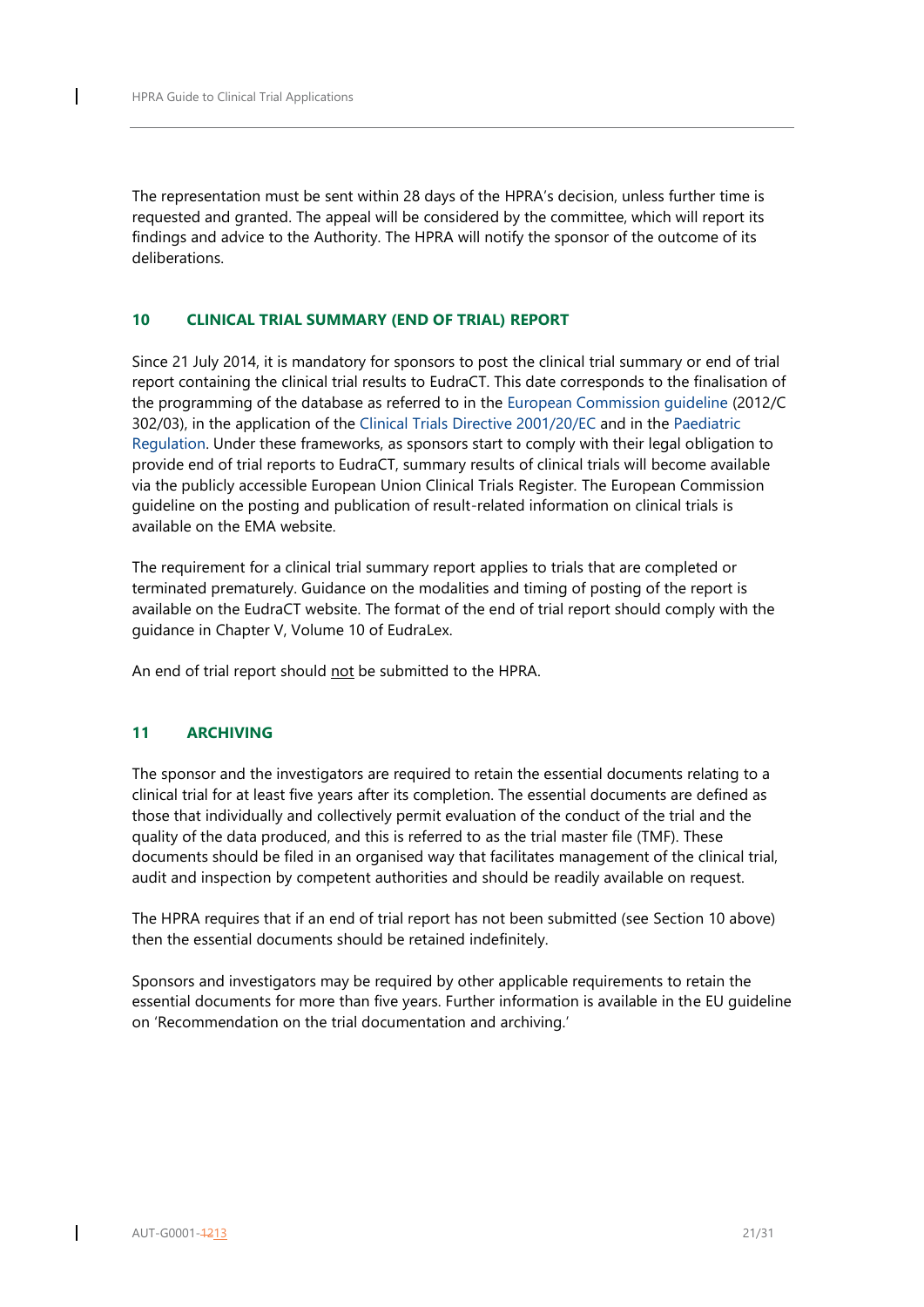The requirements for marketing authorisation holders to arrange for the retention of essential clinical trial documents by the owners of the data are outlined in Commission Directive 2003/63/EC (in Volume 1 of EudraLex).

## <span id="page-21-0"></span>**12 GCP INSPECTIONS**

## **12.1 Information for inspectees**

The HPRA may perform a Good Clinical Practice (GCP) inspection at a clinical trial site. The purpose of a GCP inspection is to verify if the requirements of the Regulations and relevant guidance, including Volume 10 of the publication 'The Rules Governing Medicinal Products in the European Union', have been met.

Inspections are performed according to the procedures described in Chapter IV – Inspections of Volume 10 of the publication 'The rules governing medicinal products in the European Union'.

In accordance with Article 15(1) of Directive 2001/20/EC, any site involved in a clinical trial may be subject to inspection, such as the investigator sites, any laboratory used for clinical trial analyses and the sponsor's premises. Contract research organisations/facilities, acting under arrangements with a sponsor or investigator to perform some or all of the functions of the sponsor or investigator, may also be subject to GCP inspection.

Inspections may be conducted on a routine basis, or may arise as a result of a specific trigger. Inspections may be conducted on ongoing or completed studies and may be announced or unannounced; however, they are generally announced. Typically, inspectees will be given approximately one month's notice of a forthcoming inspection.

The following information may be requested from the inspectee prior to the inspection:

- Patient status per trial site (number randomised, drop-out rate, number of serious adverse reactions reported per site).
- Copies of company standard operating procedures, e.g. (monitoring procedure, informed consent procedure, serious adverse event reporting procedure, drug supply management procedure<del>).</del>
- Trial-specific documents such as a copy of the current protocol and informed consent form, source data verification guidelines, product handling instructions, laboratory manual, randomisation code breaking procedure, monitoring plans and reports.
- Job descriptions and CVs of key site and sponsor personnel.
- Any other documentation deemed necessary by the inspectors.

An inspection plan, outlining the units to be inspected, the time and duration for each major inspection activity and the schedule of meetings to be held with the investigator and/or sponsor personnel, will be provided to the inspectee prior to the inspection.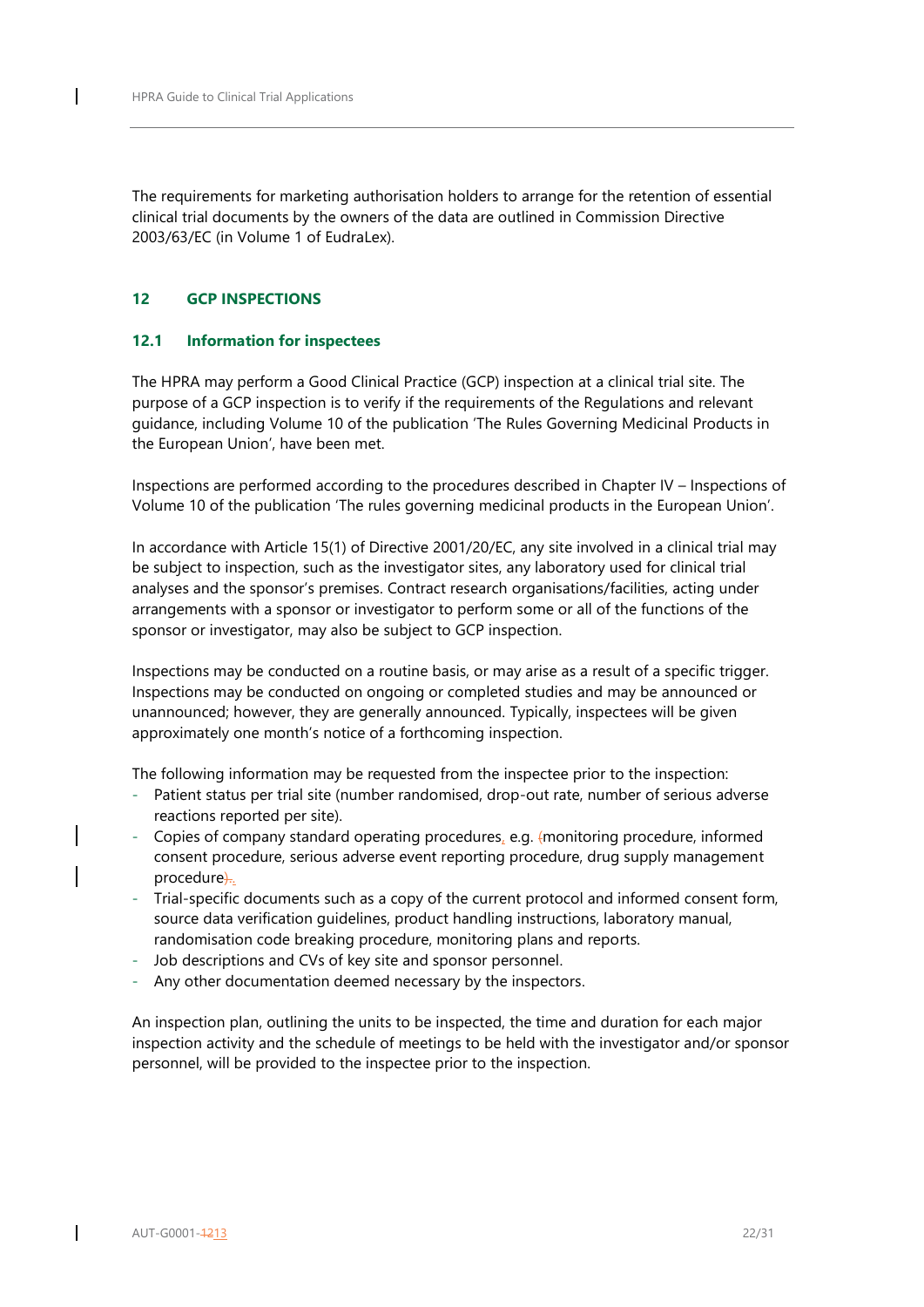In accordance with the Regulations, the trial master file, comprising the essential documents which enable both the conduct of the trial and the quality of the data produced to be evaluated, must be available by direct access and form the basis for the GCP inspection.

The conduct of a GCP inspection can vary depending on its scope. Following an inspection, a report is issued to the inspectee, and a response to any findings is required to be submitted. Once all findings and observations of the inspection have been addressed satisfactorily, the inspectee will be advised that the inspection is closed.

#### **12.2 Advice for non-commercial (academic) sponsors regarding GCP inspections**

While the same inspection procedures and reference documents are used to determine compliance of all sponsors, irrespective of commercial status, the HPRA recognises that Chapter IV – Inspections of Volume 10 of the publication 'The Rules Governing Medicinal Products in the European Union', primarily concerns inspections of clinical trials performed in connection with prospective marketing authorisation applications. Therefore, in order to assist non-commercial sponsors with inspection readiness, a description of the key systems that are typically examined during GCP inspection of a non-commercial sponsor are outlined below:

- **Organisation and personnel**: Inspectors examine how the sponsor has distributed duties and tasks for the trial, and that roles and responsibilities are clearly defined, including in written agreements with third parties, where applicable. In the non-commercial setting, it is typically seen that the role of medical expert may be assigned to a principal investigator or a safety committee (as appropriate) and/or other duties and tasks may be transferred or shared with other non-commercial entities as part of cooperative groups. All such arrangements are reviewed on inspection, including, but not limited to, verifying that the sponsor has considered the trial organisation as part of its quality risk management (ICH E6 (R2), Section 5), that a clear and timely record of roles and responsibilities was made, that the sponsor has qualified that the party undertaking a task can do so in a compliant manner, and that mechanisms are in place to maintain oversight.
- **Facilities and equipment**: Inspectors review the adequacy of facilities required for sponsor activities, such as trial master file storage and archive. The validation status of any electronic equipment/computerised systems will also be confirmed. Non-commercial sponsors should ensure that electronic equipment/computerised systems, used to fulfil a trial purpose, have been validated taking into consideration the requirements of GCP.
- **Quality risk management**: The quality system is examined in detail, including compliance with ICH E6 (R2), Section 5. Activities including, but not limited to, the following are reviewed: quality risk management processes, document control, training, change control, compliance monitoring (e.g. deviations, auditing). The HPRA wishes to highlight that, when a risk-based approach to a GCP activity is taken, it is important that the sponsor retains a record of the rationale for and approval of that approach, as such documentation may be requested on inspection. Records could range from meeting minutes to completion of more formalised risk assessment tools.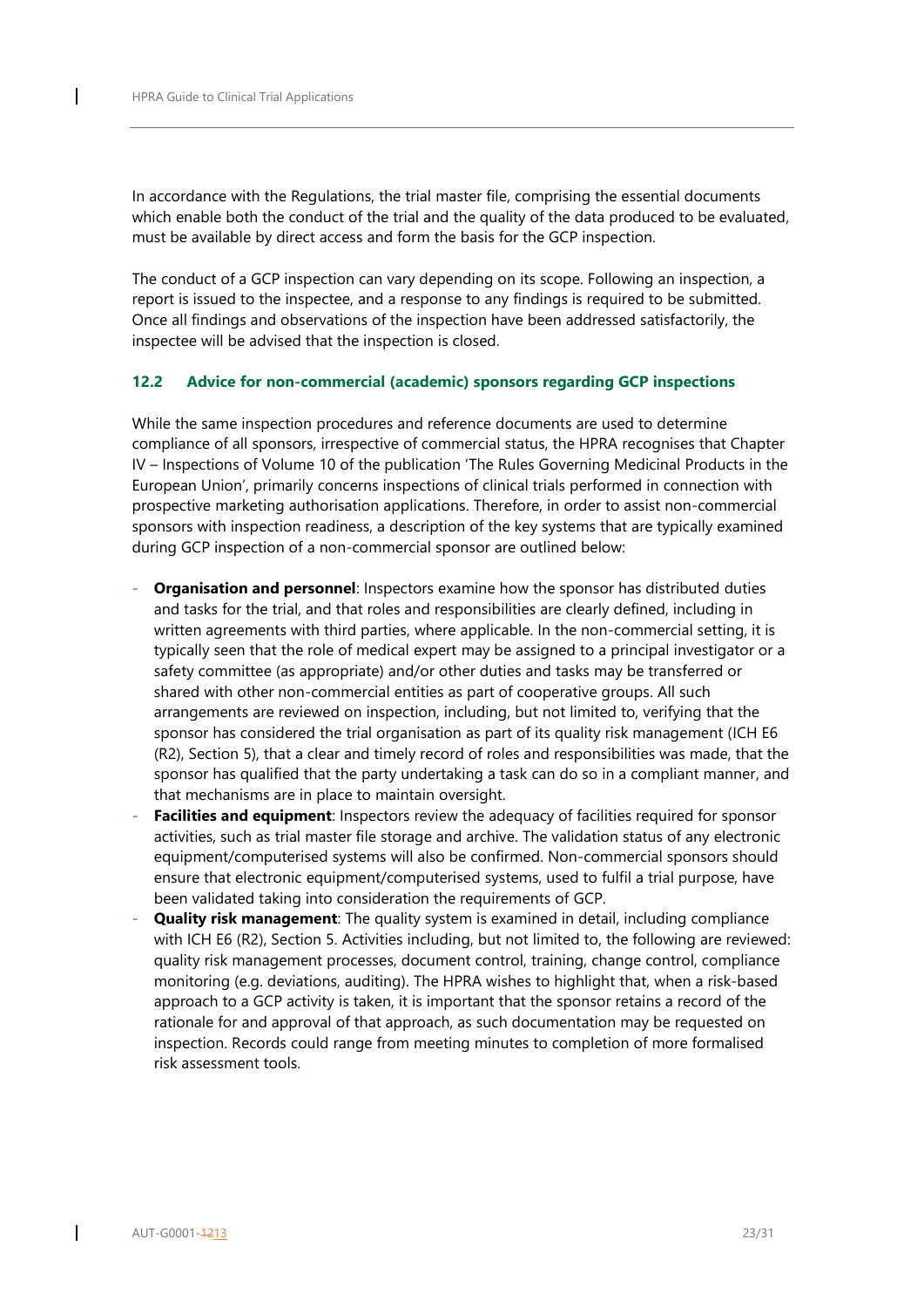- Implementation and termination of the trial: The availability of regulatory and ethics opinions and that of any other statutory body are examined. The inspectee will be asked to demonstrate that it has adequate insurance coverage as a sponsor. Inspectors will also check that the sponsor has procedures to ensure compliance with the regulatory procedures outlined elsewhere in this guide (e.g. Section 5, 6, and 10) and to ensure the completeness and accuracy of documents submitted. For example, a key procedure examined during inspection is the process for preparation of the clinical trial protocol and amendments, including confirmation that input from relevant experts was sought and that quality control was applied to confirm internal consistency as well as consistency with other related documents (e.g. investigator brochure, case report form, patient information leaflet/consent form, monitoring plan).
- **Monitoring:** Monitoring procedures will be reviewed in detail, including plans for on-site monitoring, central monitoring and data committee monitoring, as applicable. The sponsor must be able to demonstrate that it has oversight of trial conduct and GCP compliance and has mechanisms in place to continuously monitor the benefit-risk balance. Documents requested may include risk assessment, monitoring plans, follow-up letters, GCP noncompliance escalations, data committee charters and meeting minutes.
- **Investigational medicinal product:** GCP inspections focus particularly on distribution and shipping of IMPs to the investigator site(s), labelling, and guidance provided to investigators. Where applicable, procedures for unblinding and randomisation will also be reviewed.
- **Safety and adverse event (AEs) reporting:** The pharmacovigilance system will be inspected, including, but not limited to, procedures for collecting and processing AEs/any other events specified in the clinical trial protocol, identifying and reporting SUSARs, managing reference safety information, communicating to the HPRA/ethics committees/investigators and DSUR preparation and submission. It should be noted that assistance from the HPRA to academic sponsors with electronic report submission to EVCTM does not obviate sponsor obligations from other responsibilities under CT-3 'Detailed guidance on the collection, verification and presentation of adverse event/reaction reports arising from clinical trials on medicinal products for human use'.
- **Non-compliance:** Sponsor procedures to deal with significant and/or persistent noncompliance, including processes for performing root cause analysis and implementing corrective and preventative actions, will be examined.
- Data handling and clinical trial report: Systems and procedures to collect clinical trial data and to process and report those data are examined, with a focus on data integrity and credibility. Key processes subject to inspection include the quality of the case report form, mechanism for entry of data into the clinical database, quality assurance/quality control of data (QA/QC, also known as 'data cleaning'), audit trails, data locking and analysis/reporting.
- **Documentation archiving:** The sponsor system for maintaining the clinical trial master file (from before, during and after the trial) will be reviewed. The sponsor should also have a person appointed as responsible for trial archive.

The above areas are indicative of the types of areas examined during a GCP inspection of a noncommercial sponsor. However, additional areas may also be covered depending on the nature of the trial and the objectives of the inspection.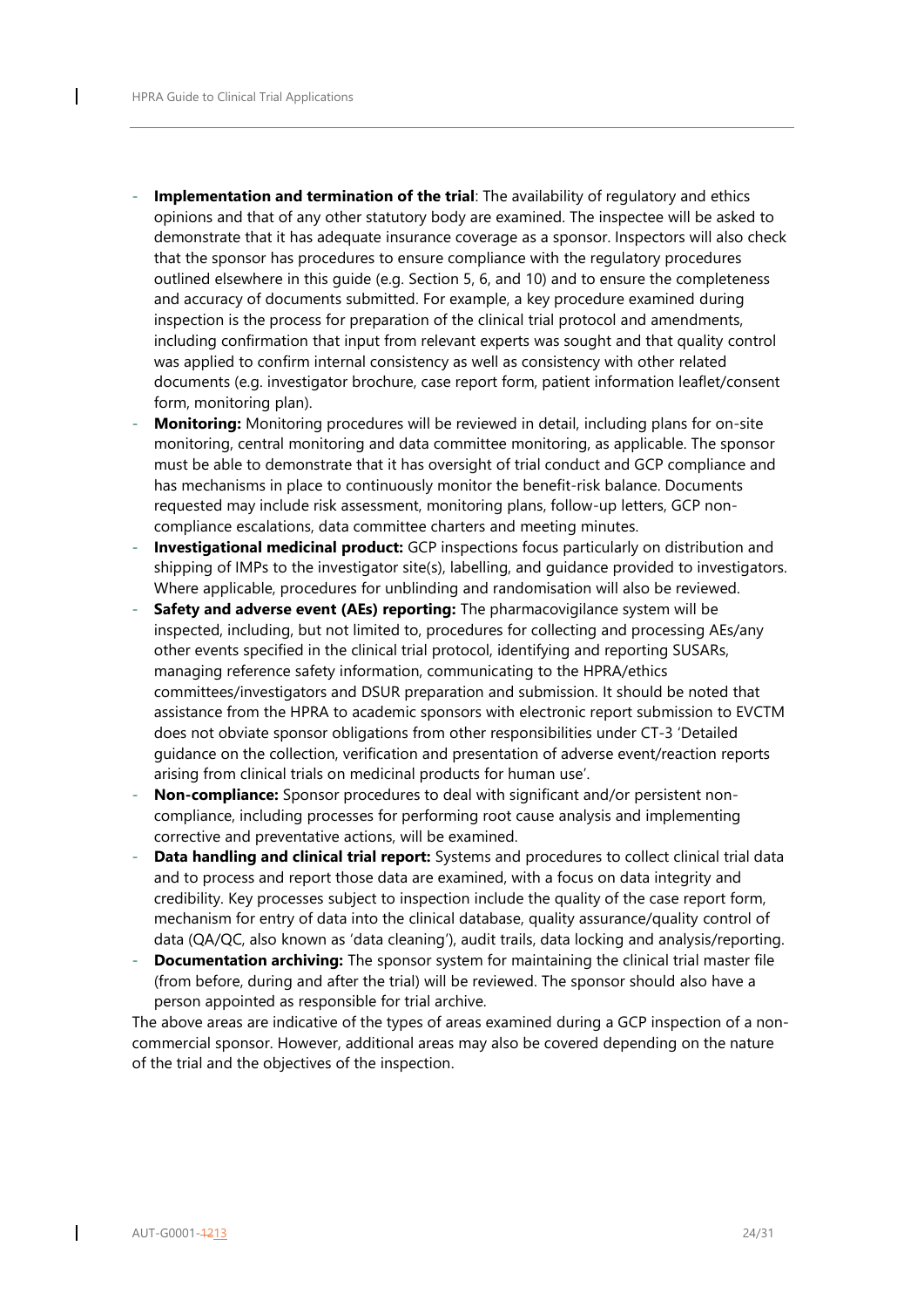## <span id="page-24-0"></span>**13 MANUFACTURING AUTHORISATIONS**

Investigational medicinal products (IMPs) used in trials must be manufactured in accordance with the requirements of the 'EU Guidelines on Good Manufacturing Practice for Medicinal Products for Human and Veterinary Use' (volume 4 of the Rules Governing Medicinal Products in the European Union). Each company responsible for manufacture (including assembly or batch certification) must have a manufacturing authorisation which covers the IMP. The authorisation is issued by the competent authority in the Member State (including EEA countries) where the company is situated and it must show that the manufacturer is authorised to manufacture or assemble the relevant pharmaceutical form (e.g. solid dose forms, solutions for injection, etc.). Manufacturing authorisations for all manufacturing, assembly and batch certification sites must be provided as part of an application to conduct a trial.

Where a product is manufactured outside the EU/EEA, the company which imports it into the EU/EEA must hold a manufacturing authorisation for this 'third-country' importation. The qualified person in the importing manufacturing company must satisfy him/herself of the GMP status of the manufacturing site outside the EU/EEA. The HPRA also reserves the right to conduct GMP inspections at such sites. With the exception of comparator products, it is not necessary for batches of investigational medicinal products to be re-tested on importation into the EU. Where the importer does not have access to the original manufacturer of a comparator product or, to the manufacturer's certification of the batch(es) concerned, each such batch of comparator should be tested on importation. In all cases, each imported batch of an investigational medicinal product must be certified before release by the qualified person of the manufacturer responsible for batch release.

The Regulations provide for an exemption from the need for a manufacturing authorisation for certain manufacturing operations carried out in hospitals. No authorisation is needed for labelling, packaging or re-packaging (including re-constitution) of a product by a doctor, pharmacist or other person acting under the supervision of a pharmacist, when the product is for use only in the hospital by a resident patient or an out-patient.

#### <span id="page-24-1"></span>**14 ENFORCEMENT**

The HPRA is the responsible body for enforcement of the regulations Regulations in Ireland and may prosecute for any offences committed. The HPRA may also issue infringement notices where it has objective grounds for considering that any person has contravened any provision of the regulationsRegulations.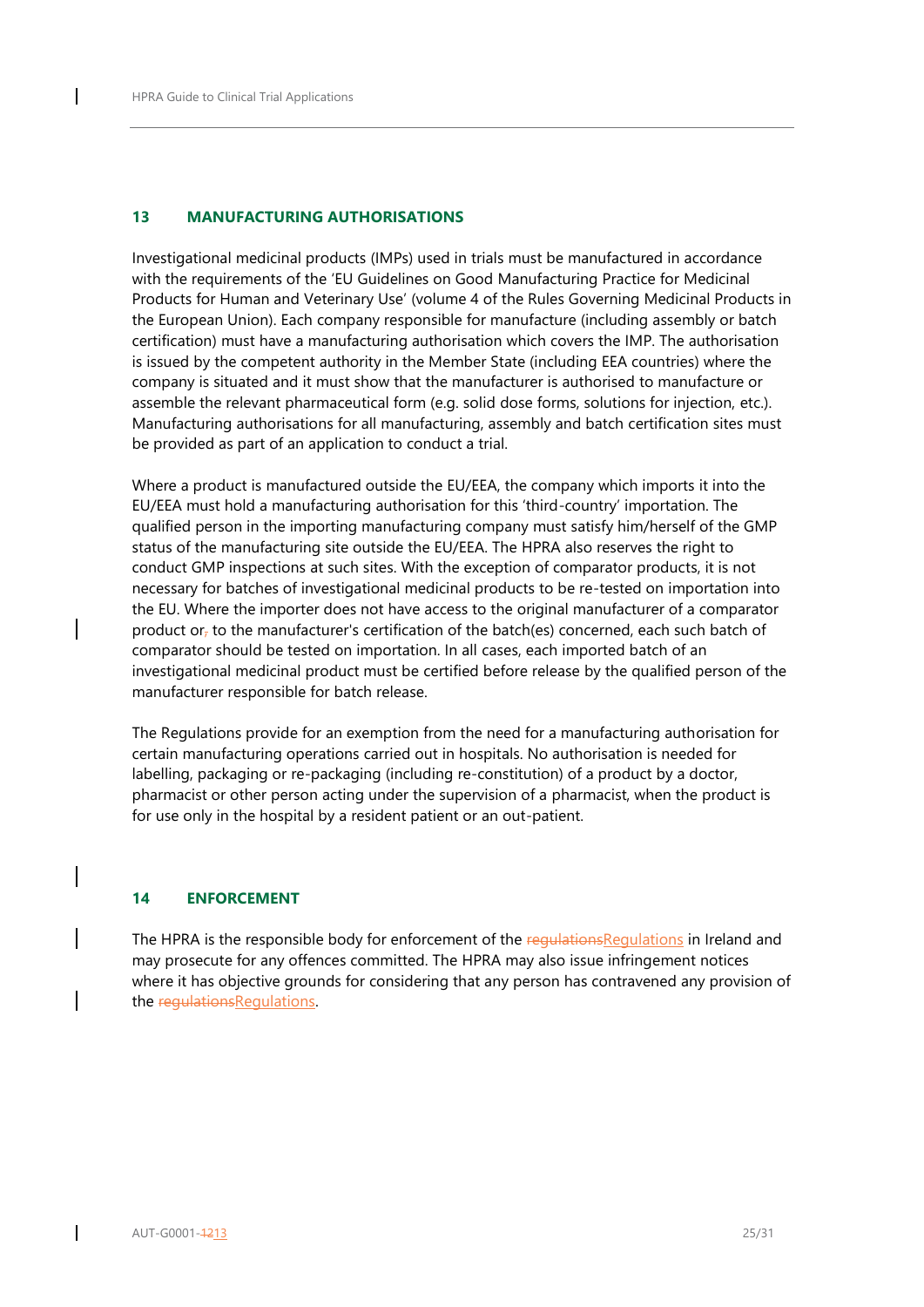#### <span id="page-25-0"></span>**APPENDIX 1 FEES AND ADDRESSES FOR THE APPLICATION**

The HPRA strongly recommends electronic submission of clinical trial and related information in line with the 'Guide to Electronic Submissions - Human Medicines'.

#### **Address for applications of a new clinical trial**

New clinical trial applications should be submitted by CESP or sent on CD/DVD or memory stick to:

Receipts and Validation Health Products Regulatory Authority Kevin O'Malley House Earlsfort Centre Earlsfort Terrace Dublin 2 D02 XP77

#### **Address for applications for clinical trial amendments and development safety update reports**

Amendments and development safety update reports should be submitted by CESP or sent to

#### or sent to

#### [submissions@hpra.ie](mailto:submissions@hpra.ie)

or sent on CD/DVD to: Receipts and Validation Health Products Regulatory Authority Kevin O'Malley House Earlsfort Centre Earlsfort Terrace Dublin 2 D02 XP77

#### **Address for submission of urgent safety restrictions, end-of-trial declarations, and responses to grounds for non-acceptance letters:**

#### [clinicaltrials@hpra.ie](mailto:clinicaltrials@hpra.ie)

or

Clinical Trials Unit Health Products Regulatory Authority Kevin O'Malley House Earlsfort Centre Earlsfort Terrace Dublin 2 D02 XP77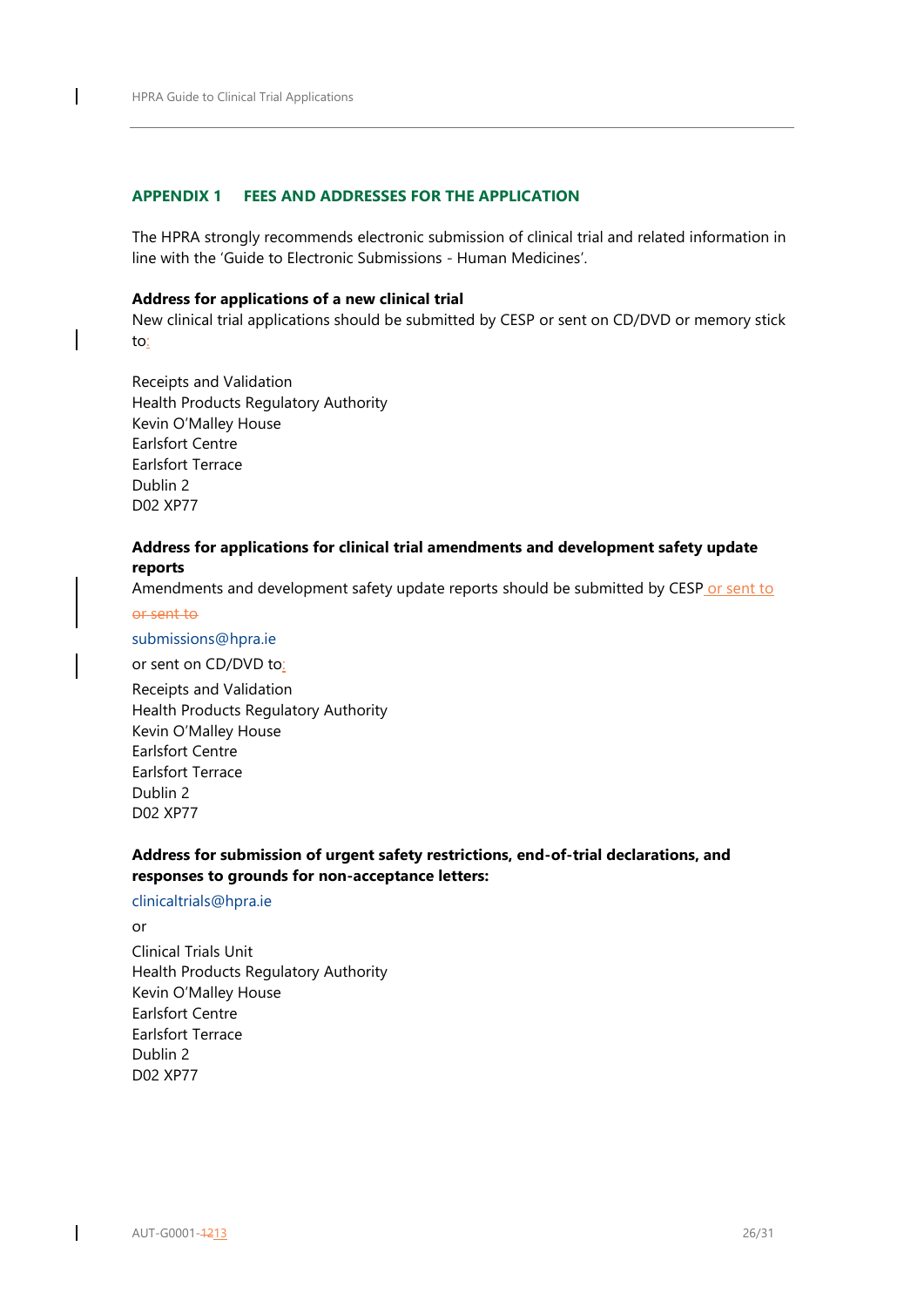$\overline{\phantom{a}}$ 

 $\overline{\phantom{a}}$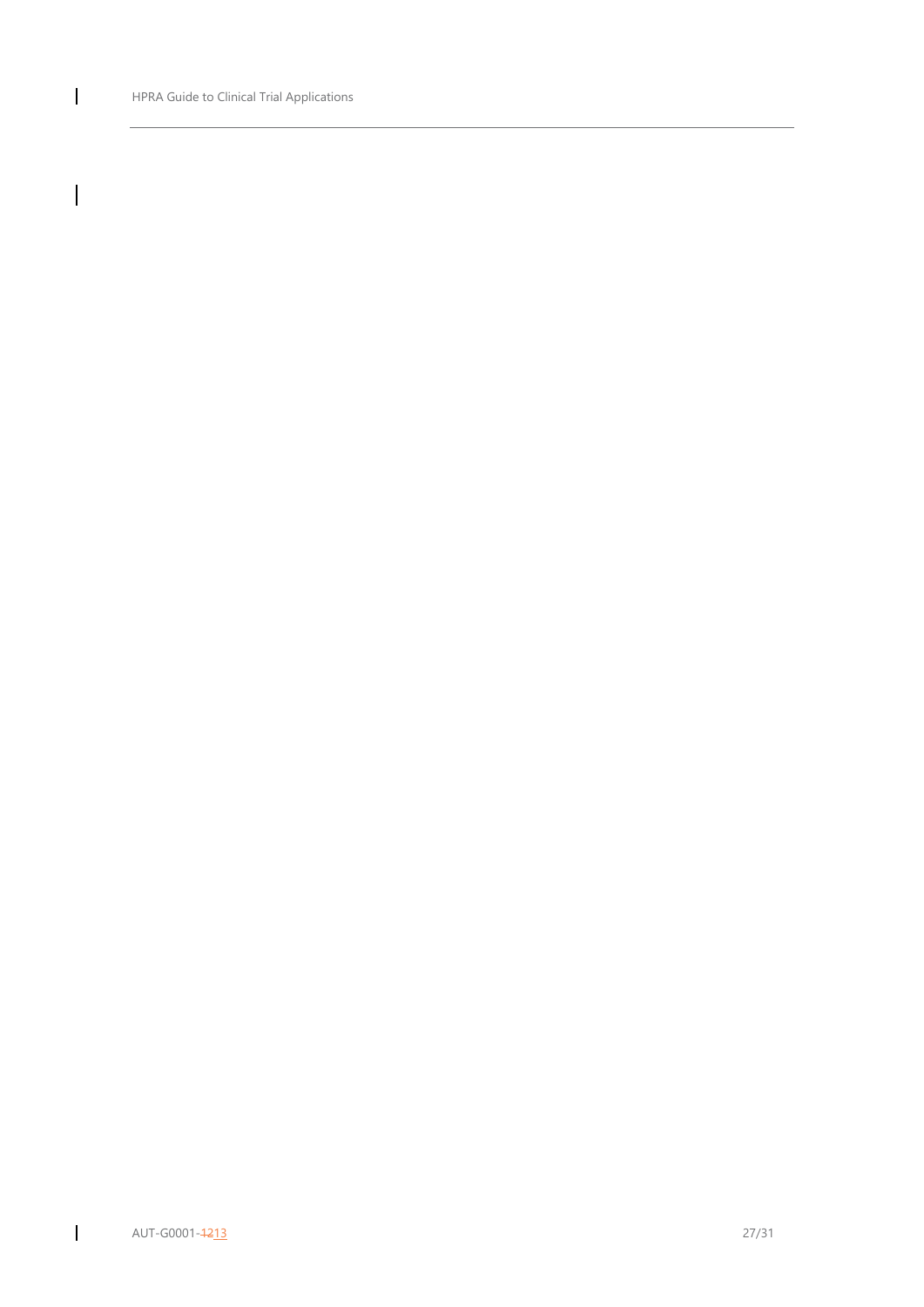#### **Address for reporting adverse reactions and SUSARs**

[medsafety@hpra.ie](mailto:medsafety@hpra.ie)

or Pharmacovigilance Section Health Products Regulatory Authority Kevin O'Malley House Earlsfort Centre Earlsfort Terrace Dublin 2 D02 XP77 or Fax: +353 1 676 2517

#### **Address for manufacturing authorisation applications and amendments**

[compliance@hpra.ie](mailto:compliance@hpra.ie)

or Compliance Department Health Products Regulatory Authority Kevin O'Malley House Earlsfort Centre Earlsfort Terrace Dublin 2 D02 XP77

#### **Fees for applications**

The HPRA 'Guide to Fees for Human Products', the 'Fee Application Form for Human Products' and details on payment are available from the 'Publications and Forms' section of [www.hpra.ie.](http://www.hpra.ie/) Payment is to be made with the clinical trial application. Fees are payable to the account of the Health Products Regulatory Authority.

Swift Code: AIBKIE2D IBAN: IE 54 AIBK 931012 33712185 Allied Irish Bank 1-3 Baggot Street Lower Dublin 2

VHP clinical trial applications as well as substantial amendments of former VHP trials can be submitted to the VHP Coordinator: [VHP-CTFG@VHP-CTFG.eu.](file:///C:/Users/heijsh/AppData/Local/Microsoft/Windows/Temporary%20Internet%20Files/Content.Outlook/DU8WZAZJ/VHP-CTFG@VHP-CTFG.eu)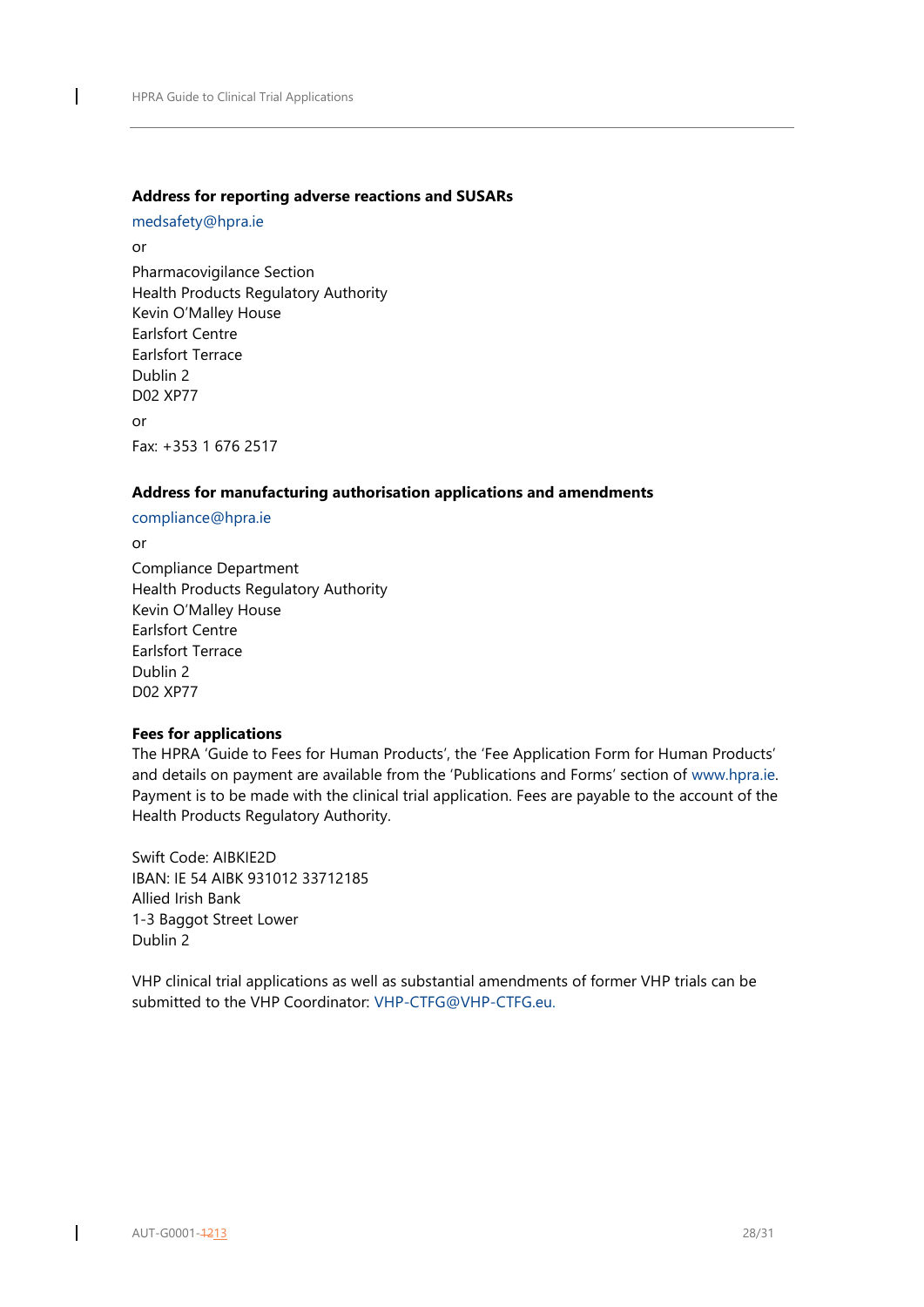## <span id="page-28-0"></span>**APPENDIX 2 WEBSITES REFERENCED IN THIS GUIDELINE**

The website of the European Commission, EudraLex Volume 10: Clinical Trials contains:

- Chapter 1 Application and Application Form
- Chapter II Safety Reporting
- Chapter III Quality of the Investigational Medicinal Product
- Chapter IV Inspections
- Chapter V Additional Information (includes Questions and Answers Document referenced in section 2 of this guideline)

Other European legislation relevant to medicinal products is available in Volumes 1 and 4 of EudraLex.

The website of the European Medicines Agency contains scientific guidelines as referenced in this guideline, including the Good Clinical Practice Guideline (EMA/CHMP/ICH/135/1995; E6(R2))

Please see the HPRA website [\(www.hpra.ie\)](http://www.hpra.ie/) for the following information on clinical trials:

- Clinical Trial Subcommittee meeting dates and submission cut-off dates, for each year
- 'Terms of Reference and Rules of Procedure of the Clinical Trial Subcommittee'
- 'Guide to Clinical Trial Applications'
- A 'Clinical Trial Protocol Template' is available to non-commercial (academic) sponsors on request to [clinicaltrials@hpra.ie](mailto:clinicaltrials@hpra.ie)
- Information on educational seminars

Please see the Medical Devices section of [www.hpra.ie](http://www.hpra.ie/) for information on clinical investigations of medical devices.

The website of the Department of Health [\(www.health.gov.ie\)](http://www.health.gov.ie/) contains:

- European legislation
- National legislation
- Guidance for ethics committees

The website of the HMA contains:

- Information on the Clinical Trials Facilitation Group
- Documents produced by the group, including the guidance document for the voluntary harmonisation procedure referred to in section 4.9 of this guideline
- Recommendations related to contraception and pregnancy testing in clinical trials
- Information on Reference Safety Information

EudraCT is a database of all clinical trials commencing in the Community from 1 May 2004. Information on clinical trials conducted in the EU/EEA is available on the EU Clinical Trials Register.

The website of the ICH contains: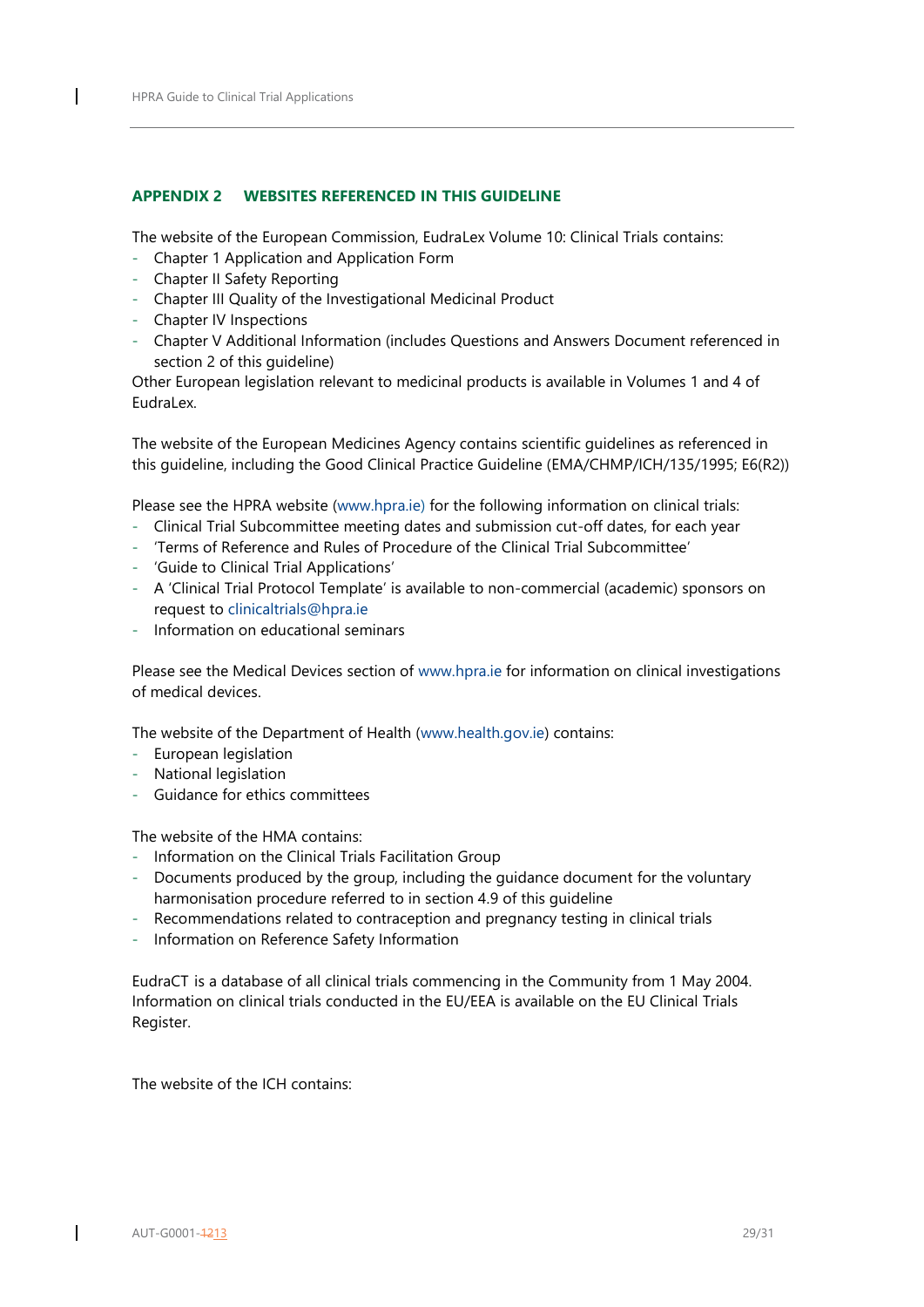$\mathbf{I}$ 

- Quality, safety, efficacy and multidisciplinary guidelines and definitions
- The Guideline for Good Clinical Practice (E6(R2)), this document is also available on the EMA website.

The website of the EU Clinical Trials Register contains publicly available information on interventional clinical trials on medicines.

The website of the Environmental Protection Agency in Ireland.